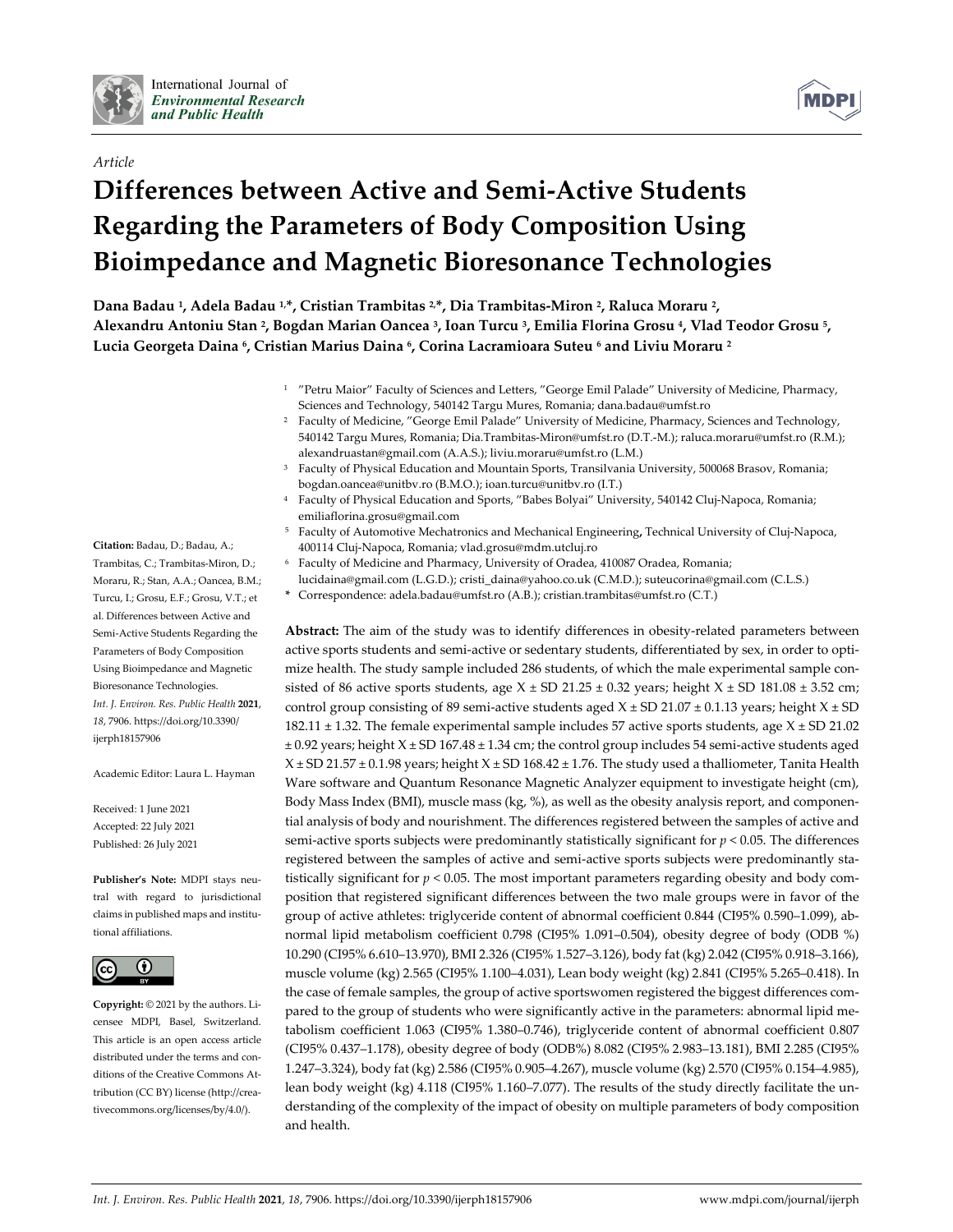**Keywords:** the obesity parameters; physical activity; active and semiactiv students; bioimpedance; magnetic bioresonance; health

## **1. Introduction**

Obesity at all ages is a globalized health problem with a major impact on quality of life [1–3]. Obesity management is a major desideratum of current health policies with a major impact on health and lifestyle. Obesity management, with major implications for optimizing health, is closely linked to the level of weekly physical activity, the quality and quantity of the diet and the approach to a proactive lifestyle. Health is dependent on a multitude of factors (physiological, somatic, mental, environmental, social, etc.), being a multidimensional concept aimed at the ability of social integrity and the environment, the dimensions of fitness, well‐being, risk factors, etc. [4–9].

Recent studies have highlighted the major risk of lack of exercise in correlation with the increased incidence of obesity in cardiovascular disease, various cancers, diabetes and COVID‐19 [10–14]. Obesity is considered a chronic disease that is caused by a number of major risk factors for human health, including genetic factor, hormonal balance, body thermogenic capacity, sensitivity of the nerve nucleus that regulates appetite or need for food, habits and behaviors related to unbalanced diet and sedentary lifestyle [15–18].

While the body mass index is the most researched obesity indicator [19], it is not sufficient to get a complete picture. Instead, a larger palette of factors should be considered while researching obesity, including phenotype, muscle mass, fat tissue level and its location, metabolism, triglyceride levels, and others [19–21]. An integrated/complete obesity study should take into account the correlation of body, tissue and metabolic parameters in order to be accurate and relevant [22,23]. The BIA approach is based on the use of recently proposed regression equations that estimate the body cell mass (BCM) and the an‐ thropometric variables as the obesity degree of body (ODB %) and body mass index (BMI) [24,25]. Bio‐resonance is a holistic biophysical method based on the recording and then on the decoding of electromagnetic frequency waves generated by unhealthy organs. The waves are influenced by DNA damage and by changes in the body's magnetic energy field [26,27]. The magnetic resonance concept uses magnetic fields created by high power magnets which force the body's protons to align with that field. A radio frequency current is then passed through the patient's body, causing the protons to rotate outside the equilibrium parameters, tensioning against the magnetic field and providing information that is useful for generating detailed images of the inside of the body [28,29]. The assessment of the parameters of body composition by BIA shows similar levels of agreement with standard reference methods and other field‐based techniques. For TANITA devices, the studies provided a valid measure of body composition [30–32].

Magnetic bioresonance and bioimpedance technologies are considered an unconven‐ tional and noninvasive methods of health assessment, and their current application aims to quantitatively and qualitatively identify the parameters of body composition for inclu‐ sion in complex models with multiple components. Body composition assessment requires a separate approach to each parameter and studies show that, combining parame‐ ters that deviate to different levels of sports training does not allow for an accurate assessment of body composition [33]. In practice, three methods of evaluating body composition are used, namely direct, indirect, or double‐indirect approaches [34–37]. BIA is included among the methods of double‐indirect approaches [33], in which the evaluation process uses validated regression equations, with estimates derived from indirect methods. BIA is a non-invasive and unconventional method, among the advantages of the method is the fact that the cumulative accuracy is proportional to the number of repetitions of the tests, and among the disadvantages it is mentioned that it is not possible to determine the dis‐ tribution of body adipose tissue [33]. The use of BIA in practice and research specific to sports activity has significantly increased in the last decade due to portability, time and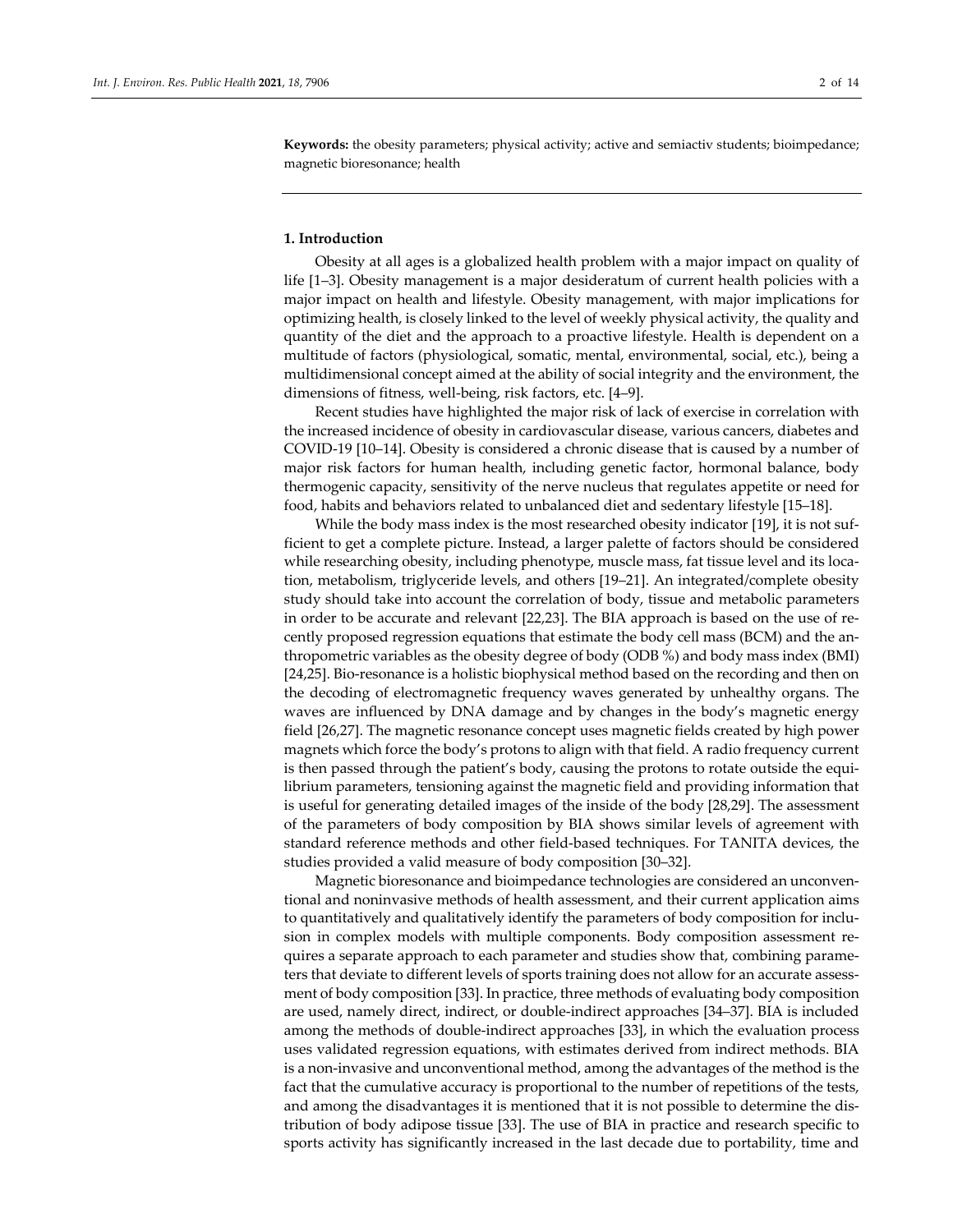cost efficiency. The appearance of different devices with complex technologies has facilitated the extension of the possibilities of evaluating the parameters of body composition, but the comparison of the values calculated with these devices has multiple limits due to the fact that their reliability and calibration are different; aspects of electrode positioning, body position, and those related to the level of sports training, nutritional status, testing periodization, etc. are different. BIA was designed for general population samples, and the use of these technologies on specific samples, such as those of athletes, can provide relevant quantitative and qualitative information on body composition parameters, but also some inaccuracies in assessing body composition parameters, requiring readjustment of formula calculation by taking into account the specifics of sports training [38–40].

The studies have addressed the issue of obesity [2,41,42], and ways to reduce it under the influence of regular exercise [43–45]. Numerous studies reveal that degree of physical activity is associated with increased incidence of overweight and obesity, with a major impact on all age categories [46–48]. Expert recommendations stipulate at least 150 min of moderate-intensity aerobic activity or 75 min of vigorous-intensity aerobic activity, combined with two training sessions for muscle toning [49,50]. Prescribing exercise programs is based on age, physical fitness objectives of each individual, health level, preferences and motivations for certain types of physical activities, availability of time, intensity of activities, etc. [51–53].

The aim of the study was to identify differences in obesity-related parameters between active sports students and semi‐active or sedentary students, differentiated by sex, in order to optimize health. The novelty of our study is to highlight a wide range of pa‐ rameters associated with obesity using magnetic bioresonance and bioimpedance technologies for data collection, as well as by comparing two samples of students with different physical activity indexes, differentiated by sex.

#### **2. Materials and Methods**

#### *2.1. Experimental Design*

The study took place between October and December 2019 on a sample of 286 volunteer students. The study aimed at using the following measuring devices and software: thalliometer for investigating height (cm); Tanita Health Ware—Software [54], for the evaluation of BMI and muscle mass (kg, %); the Quantum Resonance Magnetic Analyzer equipment [55], for the investigation of three categories of parameters, namely the obesity analysis report, componential analysis of the body, and nourishment. Magnetic bioreso‐ nance and bioimpedance technologies are non‐invasive and unconventional methods that complement classical methods by facilitating the evaluation of health and implicitly the parameters of body composition in an easy manner with increased cost and time efficiency. Deviant body composition parameters identified with BIA are calculated using linear mathematical methods to determine intra‐ and extracellular resistance values [33,56], single and multiple frequency BIAs that allow for separation into bioelectrical re‐ sistance and bioelectrical reactance [33,57,58]. The evaluations were performed in the time interval 9–11, in similar conditions for all study subjects. Each subject was evaluated once, with technologies used in the study. The evaluation of each subject was conducted in the gym with qualified staff for the registration and use of evaluation technologies. All study subjects performed the tests before performing any physical effort. For this article, all authors contributed equally; all authors have an equal contribution to the publication with the first author, too.

The obesity analysis report focused on the following parameters: abnormal lipid me‐ tabolism coefficient, brown adipose tissue abnormalities coefficient, hyperinsulinemia coefficient, nucleus of the hypothalamus abnormal coefficient, triglyceride content of abnormal coefficient [58]. The Componential Analysis of Body included parameters obesity de‐ gree of body (ODB%), body mass index (BMI), body cell mass (BCM). The obesity degree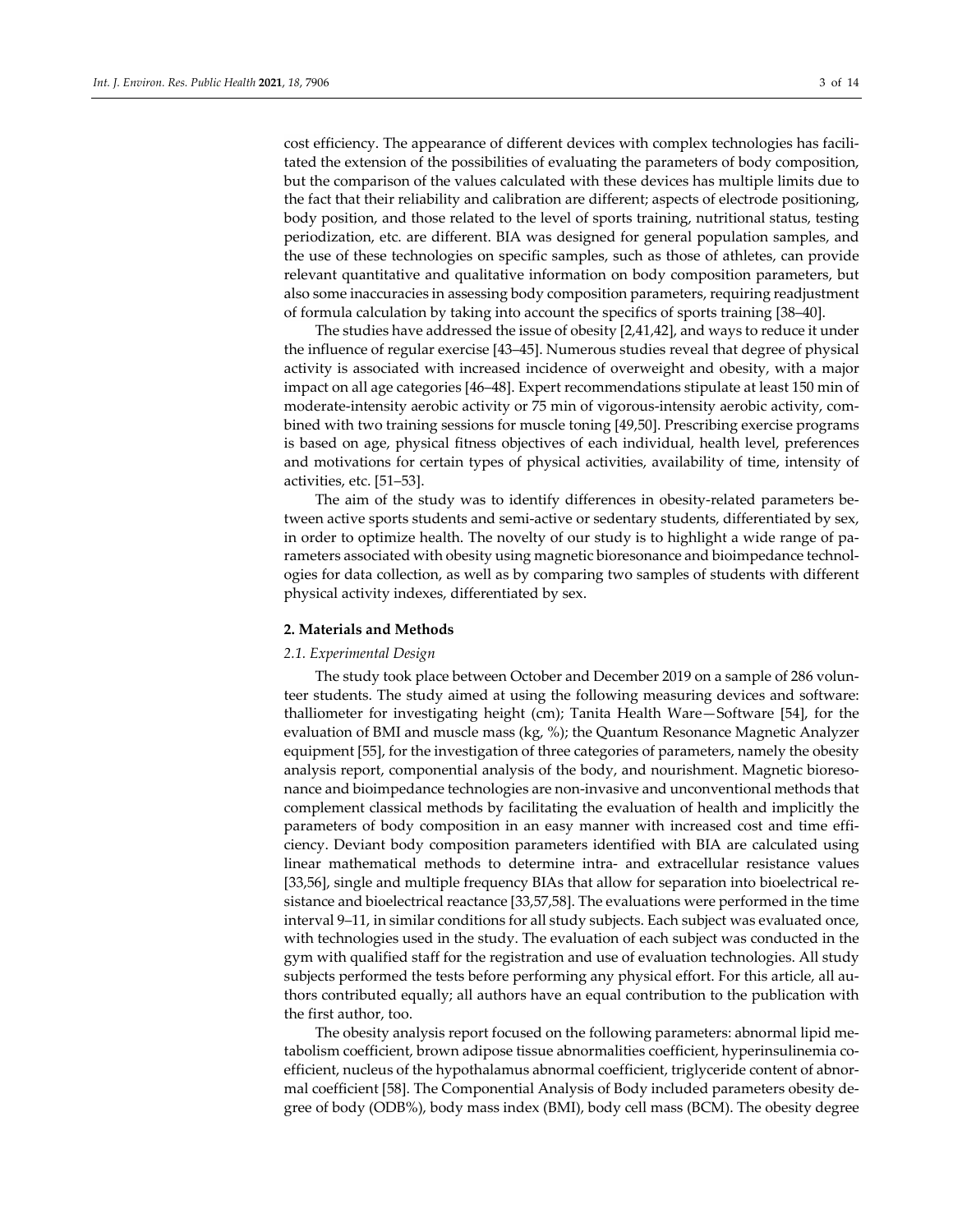of body = weight real/Weight (kg) standard ∙∙100, where the standard body weight, ac‐ cording to the World Health Organization for males is (height (cm) −80) ∙ 70%, and for females, (height (cm) −70) ∙ 60%. [59–61]. The nourishment parameters were intracellular fluid (L), extracellular fluid (L), protein (kg), inorganic substance, body fat (kg), body moisture (kg), muscle volume (kg), lean body weight (kg), weight (kg). Where total fluid volume = intracellular fluid  $(L)$  + extracellular fluid  $(L)$ ; muscle mass = total volume of fluids + proteins (kg), usually muscle mass is 35–48% of the weight; lean body weight (kg = muscle mass + inorganic substances (kg); weight = solid body mass + adipose tissue (kg); skeletal muscle mass (kg) =  $[(Ht2/R \cdot 0.401) + (gender \cdot 3.825) + (age \cdot -0.071)] +15.102$ , where Ht is height (cm); R is BIA resistance in ohms—for gender, men 51 and women 50; age (years) [62].

#### *2.2. Subjects*

The study sample included 286 students, of which 175 (61.2%) were male and 111 (38.8%) were female. Subjects were divided according to gender into two groups: the ex‐ periment group consisting of active sports students and the control group consisting of non-sports, inactive or semi-active students. The experimental groups consisted of students of a Bachelor's degree in Physical Education and Sports, and the experimental groups from the kinetotherapy and nutrition and dietetics programs at the "George Emil Palade" University of Medicine, Pharmacy, Science and Technology from Targu Mures. The male experimental sample consisted of 86 active sports students, age  $X \pm SD$  21.25  $\pm$ 0.32 years; height  $X \pm SD$  181.08  $\pm$  3.52 cm; control group consisting of 89 semi-active students aged  $X \pm SD$  21.07  $\pm$  0.1.13 years; height  $X \pm SD$  182.11  $\pm$  1.32. The female experimental sample includes 57 active sports students, age  $X \pm SD$  21.02  $\pm$  0.92 years; height  $X \pm SD$ 167.48  $\pm$  1.34 cm; the control group includes 54 semi-active students aged X  $\pm$  SD 21.57  $\pm$ 0.1.98 years; height  $X \pm SD$  168.42  $\pm$  1.76. The male sample of the study included 87% subjects with urban residence and 13% with rural residence, and the female sample of the study had 91% urban and 9% rural origin. Inclusion criteria for students in the experi‐ mental group: age 18–25, physical and sports practitioners at least 5 times a week, duration of physical activity at least 250 min per week, no history of health problems or injuries in the last 3 months. Inclusion criteria for students in the control group: age 18–25 years, physical activity practitioners of maximum 100 min per week, with no history of health or injuries in the last 3 months.

#### *2.3. Statistical Analyses*

The research results were processed with SPSS 24 software, calculating statistical in‐ dicators: arithmetic mean (X), standard deviation (SD), Student's test (*t*), average differ‐ ences between sports and non-sports students (DX), Cohen's (d) for effect size. Interpretation of effect size: small (0.2), medium (0.5) and large (0.8) [63]; the normality of distri‐ butions was assessed by using the Shapiro–Wilk test (S‐W). Significance was set at *p* < 0.05 for all analyses. The specific reference values of the obesity analysis report are presented in Table 1. The total number of students was 765 and for this study we used 286; the calculated sample size must be a minimum of 211 subjects. The statistical power of study was (SP) 0.969 and the chosen level required was at least 0.8.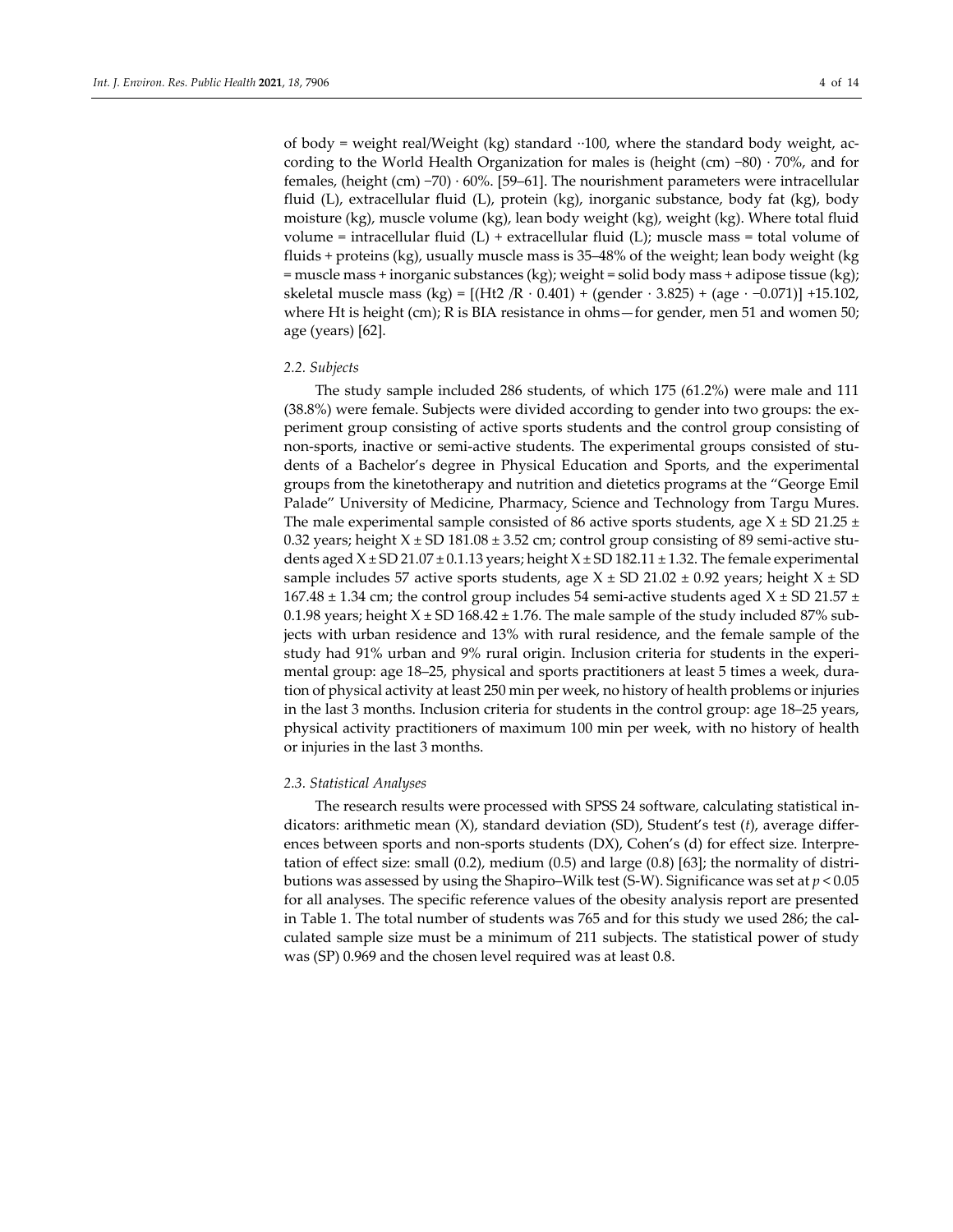|                                                  | <b>Normal Range</b> |                 |  |  |  |  |
|--------------------------------------------------|---------------------|-----------------|--|--|--|--|
| <b>Testing Item</b>                              | Male                | Female          |  |  |  |  |
| Abnormal lipid metabolism coefficient            | 1.992-3.713         | 1.992-3.713     |  |  |  |  |
| Brown adipose tissue abnormalities coefficient   | 2.791-4.202         | 2.791-4.202     |  |  |  |  |
| Hyperinsulinemia coefficient                     | $0.097 - 0.215$     | $0.097 - 0.215$ |  |  |  |  |
| Nucleus of the hypothalamus abnormal coefficient | $0.332 - 0.626$     | $0.332 - 0.626$ |  |  |  |  |
| Triglyceride content of abnormal coefficient     | 1.341-1.991         | 1.341-1.991     |  |  |  |  |

**Table 1.** Reference values of the obesity analysis report.

Other reference values are the body fat percentage of males: 20–25% is overweight, >25% is obesity; the body fat percentage of females: 17–24% is normal, 25–30% is overweight, >30% is obesity; the muscle volume is 35–48% body weight.

## **3. Results**

Statistical processing of the results reveals that all differences between the two male groups were statistically significant in favor of the sports group, with the following ex‐ ceptions for the brown adipose tissue abnormalities coefficient, the hyperinsulinemia coefficient and the nucleus of the hypothalamus abnormal coefficient. The results of the study groups are within the normal reference values, with the mention that those recorded by the group of athletes are closer to the lower limits of normality. The largest differences between the two groups, in favor of the group of athletes, were registered at the parameter the triglyceride content of abnormal coefficient 0.844, and the smallest difference at the parameter the nucleus of the hypothalamus abnormal coefficient −0.031. Cohen's calcula‐ tion for effect size showed that the following parameters had low and medium values between 0.2 and 0.5 for both samples: brown adipose tissue abnormalities coefficient hy‐ perinsulinemia coefficient nucleus of the hypothalamus abnormal coefficient triglyceride content of abnormal coefficient; the abnormal lipid metabolism coefficient recorded a large effect of 0.82. The distribution of the results was normal, according to the S-W results which ranged between 0.711–0.918 (Table 2).

| <b>Parameters</b>                | Groups     | x     | <b>SD</b> | DX       | <b>DDS</b> | CI95%<br>Lower | CI95%<br>Uper | t        | $\boldsymbol{v}$ | $S-W$ |
|----------------------------------|------------|-------|-----------|----------|------------|----------------|---------------|----------|------------------|-------|
| Abnormal lipid metabolism        | Sp         | 1.574 | 1.053     |          |            | $-1.091$       | $-0.504$      | $-5.403$ |                  | 0.711 |
| coefficient                      | <b>Nsp</b> | 2.372 | 0.987     | $-0.798$ | 1.369      |                |               |          | 0.000            | 0.802 |
| Brown adipose tissue             | Sp         | 2.952 | 0.792     | $-0.218$ | 0.953      | $-0.422$       | $-0.014$      | $-2.125$ | 0.036            | 0.867 |
| abnormalities coefficient        | <b>Nsp</b> | 3.171 | 0.620     |          |            |                |               |          |                  | 0.776 |
|                                  | Sp         | 0.140 | 0.039     |          |            | $-0.235$       | $-0.023$      | $-2.431$ | 0.017            | 0.791 |
| Hyperinsulinemia coefficient     | <b>Nsp</b> | 0.270 | 0.498     | $-0.129$ | 0.494      |                |               |          |                  | 0.808 |
| Nucleus of the hypothalamus      | Sp         | 0.462 | 0.082     | $-0.031$ | 0.137      | $-0.014$       | 0.061         |          | 0.035            | 0.815 |
| abnormal coefficient             | <b>Nsp</b> | 0.494 | 0.101     |          |            |                |               | $-2.140$ |                  | 0.821 |
| Triglyceride content of abnormal | Sp         | 3.001 | 1.095     |          |            |                | 1.099         |          | 0.000            | 0.865 |
| coefficient                      | <b>Nsp</b> | 2.157 | 0.602     | 0.844    | 1.186      | 0.590          |               | 6.600    |                  | 0.918 |

**Table 2.** Statistical analysis of the obesity analysis report for the male groups.

Sp—group of sports students, Nsp—group of non‐sports students, X—average, SD—standard deviation, DX—average difference, DDS—standard deviation of DX, CI—interval of confidence, *t*—value of Student's test, *p*—significant level of probability.

> Regarding the statistical analysis of the parameters of the component analysis of the body, it reveals a strong statistical significance of the differences registered between the two male samples in favor of the group of athletes. At all parameters analyzed, the results recorded by the sample of athletes were lower than those of the group of non-athletes, which reflects the impact of exercise on body development. The distribution of the results was normal, according to the S-W results which ranged between 0.845–0.921 (Table 3). The most relevant differences were registered at the body mass index (BMI) where the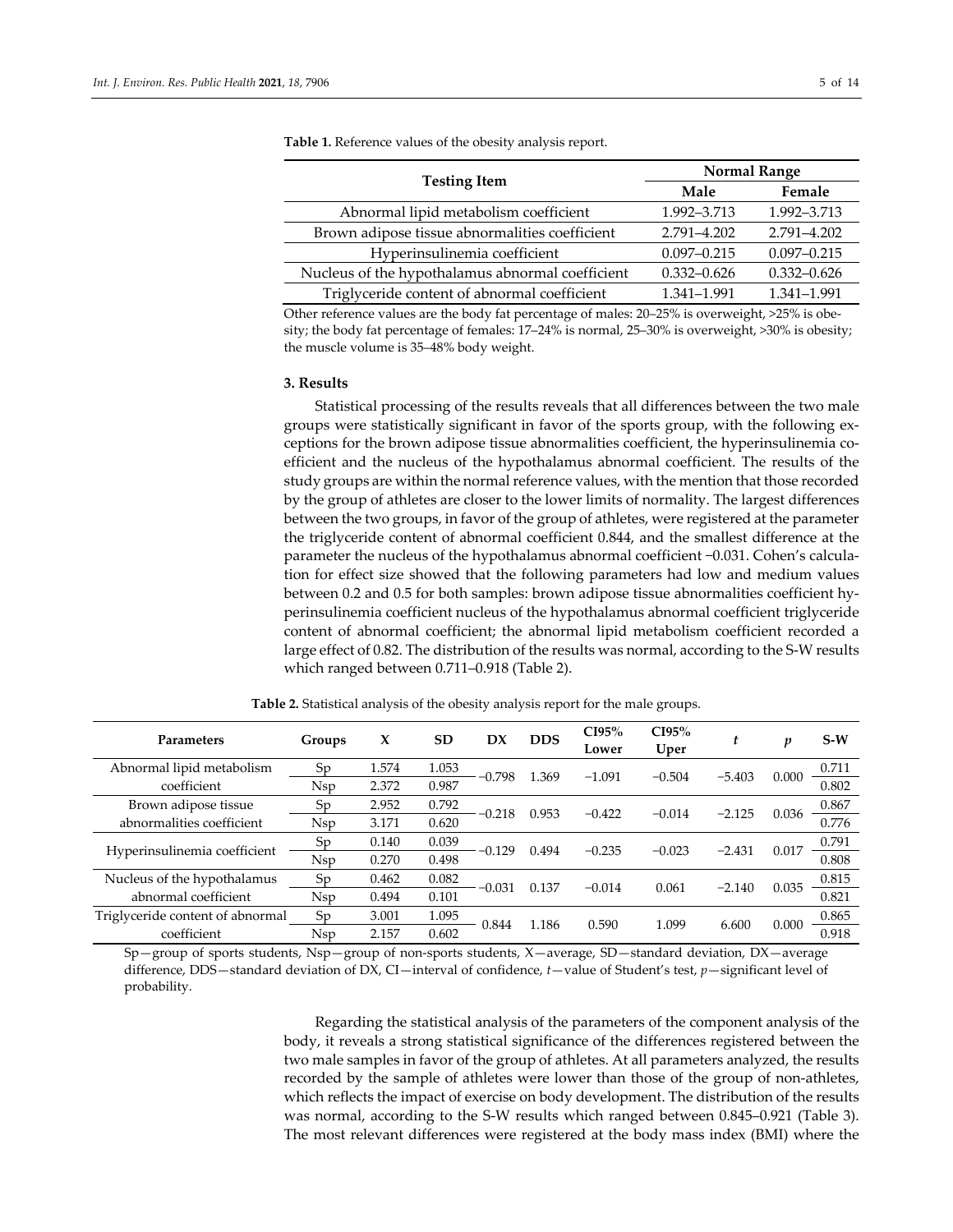group of athletes had 2.3267 less than the group of non‐athletes, as well as at the degree of body obesity (ODB%) where the difference was 10.290. The analysis of the results of the statistical indicator Cohen's for effect size for both male samples showed a large effect size of 0.89 and 0.82 for degree of body obesity (ODB%) and, respectively, body mass index (BMI); body cell mass (BCM) had 0.47 mean effect.

| Parameters            | Groups     | x       | <b>SD</b> | DX        | <b>DDS</b> | CI95%<br>Lower | CI95%<br>Uper |       |       | $S-W$ |
|-----------------------|------------|---------|-----------|-----------|------------|----------------|---------------|-------|-------|-------|
| Obesity degree of     | Sp         | 103.453 | 13.582    | $-10.290$ | 17.164     | 6.610          | 13.970        | 5.560 | 0.000 | 0.856 |
| body(ODB %)           | <b>Nsp</b> | 113.744 | 10.448    |           |            |                |               |       |       | 0.903 |
|                       | Sp         | 22.275  | 2.940     |           | 3.729      | 1.527          | 3.126         | 5.786 | 0.000 | 0.876 |
| Body mass index (BMI) | <b>Nsp</b> | 24.602  | 2.324     | $-2.326$  |            |                |               |       |       | 0.819 |
| Body cell mass (BCM)  | Sp         | 23.888  | 3.644     |           | 0.518      | 0.566          | 2.628         |       | 0.003 | 0.921 |
|                       | <b>Nsp</b> | 25.485  | 2.458     | -1.597    |            |                |               | 3.082 |       | 0.845 |

**Table 3.** Statistical analysis of the body composition parameters in male participants.

Sp—group of sports students, Nsp—group of non‐sports students, X—average, SD—standard deviation, DX—average difference, DDS—standard deviation of DX, CI—interval of confidence, *t*—value of Student's test, *p*—significant level of probability.

> With the exception of the following parameters—the inorganic substance, protein (kg), the lean body weight (kg) and the weight (kg)—all the other analyzed parameters registered statistically significant differences between the group of athletes and the nonathletes. The most important parameters that registered significant differences between the two groups were: the body fat (kg), the muscle volume (kg) and the body moisture (kg); the group of athletes having much better values than that of non‐athletes, revealing the importance of systematic exercise of physical exercise on body composition. The size of the size effect for both groups was large for parameters body fat 0.91, muscle volume 0.83, lean body weight 0.081 and weight 0.82; the other parameters recorded an average level of the Cohen's for effect size statistical indicator. The distribution of the results was normal, according to the S‐W results, which ranged between 0.769–0.923 (Table 4).

| Parameters              | Groups     | X      | SD     | DX       | <b>DDS</b> | CI95%<br>Lower | CI95%<br>Uper | t        | $\boldsymbol{p}$ | $S-W$ |
|-------------------------|------------|--------|--------|----------|------------|----------------|---------------|----------|------------------|-------|
| Intracellular Fluid (L) | Sp         | 18.214 | 1.763  | 1.150    | 3.424      | 0.415          | 1.884         | 3.115    | 0.003            | 0.823 |
|                         | <b>Nsp</b> | 17.064 | 2.584  |          |            |                |               |          |                  | 0.795 |
| Extracellular Fluid (L) | Sp         | 9.327  | 0.901  | 0.583    | 1.764      | 0.205          | 0.962         | 3.068    | 0.003            | 0.789 |
|                         | <b>Nsp</b> | 8.7442 | 1.336  |          |            |                |               |          |                  | 0.769 |
| Protein (kg)            | Sp         | 7.2228 | 0.696  | 0.381    | 1.352      | 0.091          | 0.671         | 2.618    | 0.010            | 0.923 |
|                         | <b>Nsp</b> | 6.8409 | 1.026  |          |            |                |               |          |                  | 0.912 |
| Inorganic substance     | Sp         | 25.861 | 2.077  | $-0.300$ | 3.803      | $-1.116$       | 0.514         | $-0.733$ | 0.466            | 0.867 |
|                         | Nsp        | 26.162 | 2.820  |          |            |                |               |          |                  | 0.827 |
|                         | Sp         | 15.299 | 4.064  | $-2.042$ | 5.243      | 0.918          | 3.166         | 3.612    | 0.001            | 0.875 |
| Body fat (kg)           | <b>Nsp</b> | 17.341 | 2.893  |          |            |                |               |          |                  | 0.792 |
| Body moisture (kg)      | Sp         | 25.808 | 3.943  | $-1.740$ | 5.198      | 0.626          | 2.855         | 3.105    | 0.003            | 0.819 |
|                         | <b>Nsp</b> | 27.548 | 2.650  |          |            |                |               |          |                  | 0.835 |
| Muscle volume (kg)      | Sp         | 35.179 | 3.801  | 2.565    | 6.834      | 1.100          | 4.031         | 3.482    | 0.001            | 0.917 |
|                         | <b>Nsp</b> | 32.613 | 4.975  |          |            |                |               |          |                  | 0.881 |
|                         | Sp         | 56.286 | 7.402  | $-2.841$ | 11.302     | $-5.265$       | $-0.418$      | $-2.332$ |                  | 0.814 |
| Lean body weight (kg)   | <b>Nsp</b> | 59.127 | 7.678  |          |            |                |               |          | 0.022            | 0.821 |
|                         | Sp         | 74.186 | 11.240 | $-3.790$ | 14.770     | 0.623          |               | 2.380    | 0.020            | 0.827 |
| Weight (kg)             | <b>Nsp</b> | 77.976 | 7.655  |          |            |                | 6.957         |          |                  | 0.831 |

**Table 4.** Statistical analysis of the Nourishment for the male groups.

Sp—group of sports students, Nsp—group of non‐sports students, X—average, SD—standard deviation, DX—average difference, DDS—standard deviation of DX, CI—interval of confidence, *t*—value of Student's test, *p*—significant level of probability.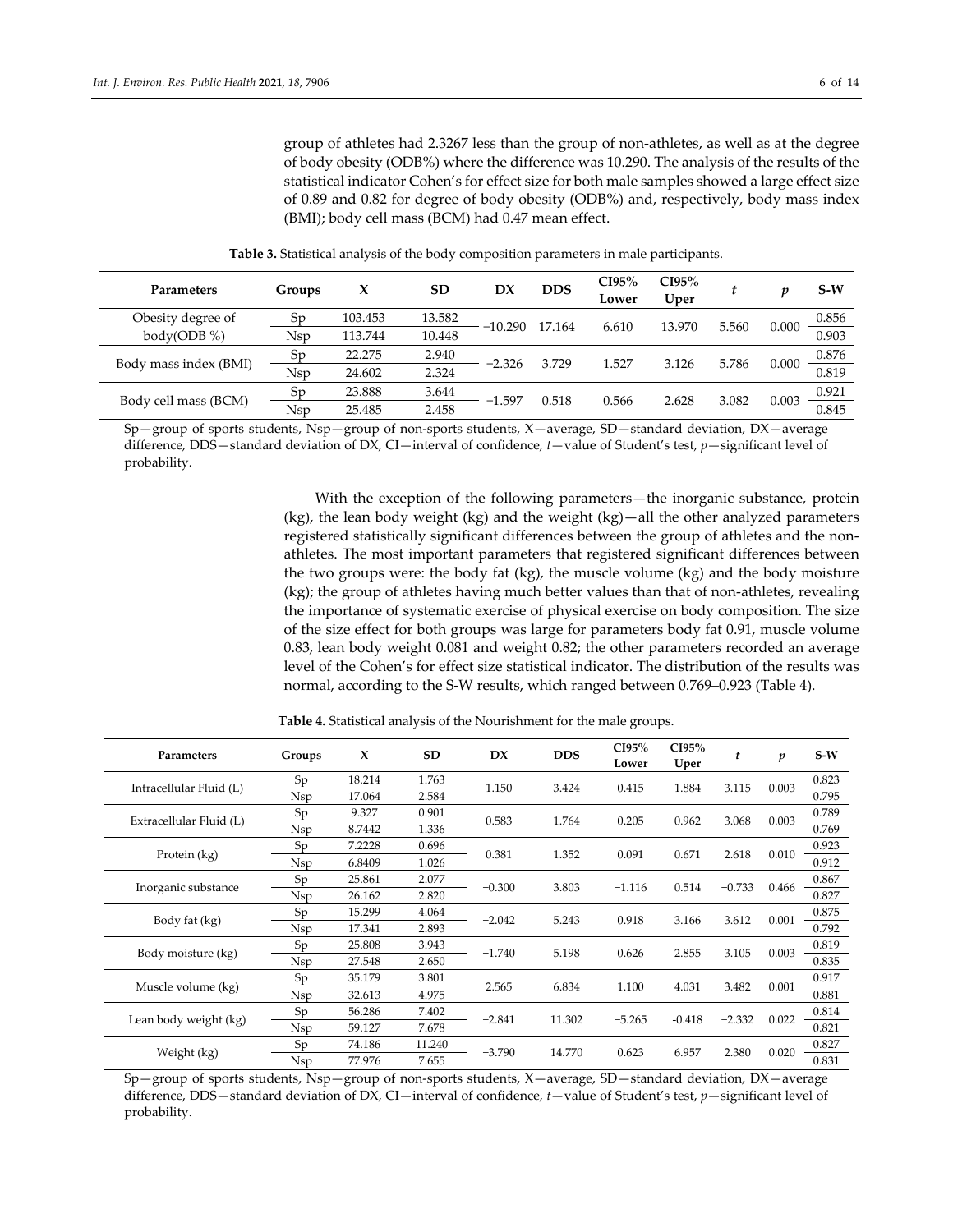Statistical processing of the results reveals that all the differences between the two female groups were statistically significant in favor of the sports group, with one exception forthe brown adipose tissue abnormalities coefficient. The results of the study groups are within the normal reference values, with the mention that those recorded by the group of athletes are closer to the lower limits of normality. The largest differences between the two groups, in favor of the sports group, were registered with the parameter abnormal lipid metabolism coefficient −1.063, and the smallest difference with the parameter the hyperinsulinemia coefficient −0.052. Cohen's calculation for effect size showed that the following parameters recorded small and medium values between 0.2 and 0.5 for all pa‐ rameters. The distribution of the results was normal, according to the S-W results, which ranged between 0.789–0.913 (Table 5).

| Parameters                       | Groups     | x     | <b>SD</b> | DX       | <b>DDS</b> | CI95%<br>Lower | CI95%<br>Uper | t        | p     | $S-W$ |
|----------------------------------|------------|-------|-----------|----------|------------|----------------|---------------|----------|-------|-------|
| Abnormal lipid metabolism        | Sp         | 1.830 | 0.952     | $-1.063$ | 1.194      | $-1.380$       | $-0.746$      | $-6.721$ | 0.000 | 0.891 |
| coefficient                      | <b>Nsp</b> | 2.894 | 0.789     |          |            |                |               |          |       | 0.895 |
| Brown adipose tissue             | Sp         | 2.765 | 0.943     | $-0.348$ | 1.047      | $-0.626$       | $-0.070$      | $-2.509$ | 0.015 | 0.789 |
| abnormalities coefficient        | <b>Nsp</b> | 3.114 | 0.474     |          |            |                |               |          |       | 0.906 |
|                                  | Sp         | 0.167 | 0.057     | $-0.052$ | .119       | $-0.083$       | $-0.020$      | $-3.311$ | 0.002 | 0.918 |
| Hyperinsulinemia coefficient     | <b>Nsp</b> | 0.219 | 0.097     |          |            |                |               |          |       | 0.913 |
| Nucleus of the hypothalamus      | Sp         | 0.438 | 0.080     | $-0.073$ | .117       | $-0.104$       | $-0.042$      | $-4.749$ | 0.000 | 0.836 |
| abnormal coefficient             | Nsp        | 0.512 | 0.090     |          |            |                |               |          |       | 0.821 |
| Triglyceride content of abnormal | Sp         | 3.118 | 1.345     |          |            |                |               |          |       | 0.847 |
| coefficient                      | Nsp        | 2.310 | 0.693     | 0.807    | 1.395      | 0.437          | 1.178         | 4.371    | 0.000 | 0.839 |

**Table 5.** Statistical analysis of the obesity analysis report for the female groups.

Sp—group of sports students, Nsp—group of non‐sports students, X—average, SD—standard deviation, DX—average difference, DDS—standard deviation of DX, CI—interval of confidence, *t*—value of Student's test, *p*—significant level of probability.

> The statistical processing of the parameters of the component analysis of body highlights a strong statistical significance of the differences between the two female samples, in favor of the group of athletes, except for body cell mass (BCM). At all parameters analyzed, the results recorded by the sample of athletes were lower than those of the group of non‐athletes, which reflects the impact of exercise on body development. The most rel‐ evant differences were registered at the body mass index (BMI) where the group of athletes had 2285 less than the group of non‐athletes, as well as at the obesity degree of body (ODB%) where the difference was 8082. The analysis of the results of both groups regard‐ ing the statistical indicator, Cohen's, for effect showed large effect sizes of 0.84 and 0.87 for the obesity degree of body (ODB%) and, respectively, body mass index (BMI); body cell mass (BCM) had 0.38 mean effect. The distribution of the results was normal, accord‐ ing to the S‐W results, which ranged between 0.815–0.911 (Table 6).

|  |  |  | <b>Table 6.</b> Statistical analysis of the body composition parameters in female participants. |  |
|--|--|--|-------------------------------------------------------------------------------------------------|--|
|--|--|--|-------------------------------------------------------------------------------------------------|--|

| Parameters             | Groups | X       | <b>SD</b> | DX       | <b>DDS</b> | CI95%<br>Lower | CI95%<br>Uper |       | p     | $S-W$                 |
|------------------------|--------|---------|-----------|----------|------------|----------------|---------------|-------|-------|-----------------------|
| Obesity degree of body | Sp     | 104.140 | 17.581    |          | 19.217     | 2.983          | 13.181        | 3.175 | 0.002 | 0.911                 |
| $(ODB\% )$             | Nsp    | 112.228 | 10.244    | $-8.082$ |            |                |               |       |       | 0.848                 |
|                        | Sp     | 21.771  | 3.453     |          |            |                | 3.324         |       |       | $\frac{0.909}{0.879}$ |
| Body mass index (BMI)  | Nsp    | 24.057  | 2.475     | $-2.285$ | 3.913      | 1.247          |               | 4.410 | 0.000 |                       |
| Body cell mass (BCM)   | Sp     | 21.196  | 5.132     |          |            |                |               |       | 0.023 | 0.815                 |
|                        | Nsp    | 22.787  | 1.675     | $-1.591$ | 5.119      | 0.232          | 2.949         | 2.346 |       | 0.845                 |

Sp—group of sports students, Nsp—group of non‐sports students, X—average, SD—standard deviation, DX—average difference, DDS—standard deviation of DX, CI—interval of confidence, *t*—value of Student's test, *p*—significant level of probability.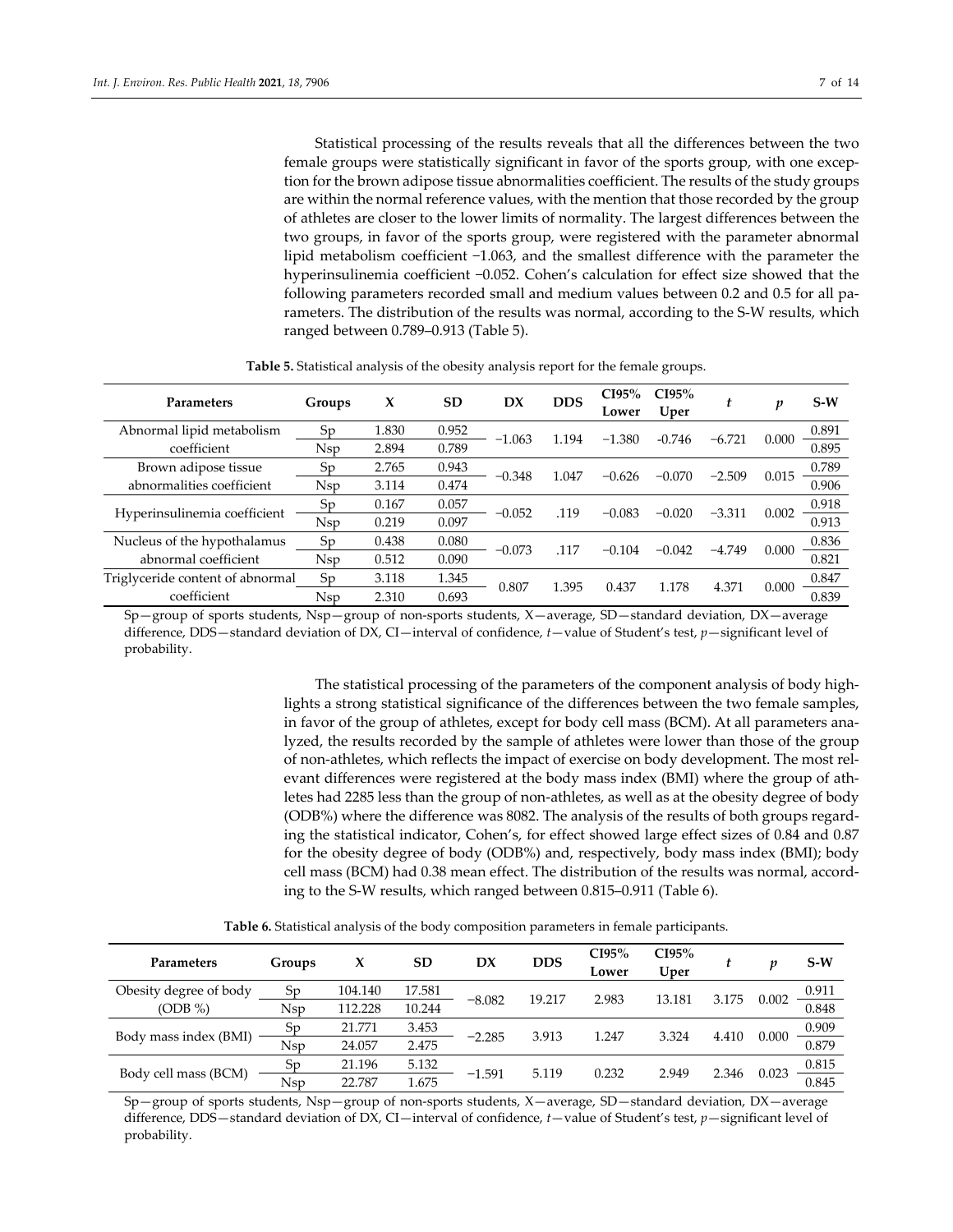The results of the study on nourishment for the female groups show that only parameters: the body fat (kg), the muscle volume (kg) and the body moisture (kg) registered statistically significant differences between the two groups in favor of the sports group. The other analyzed parameters did not show significant differences as a result of systematically practicing physical exercises. The distribution of the results was normal, according to the S‐W results, which ranged between 0.791–0.903 (Table 7).

| <b>Parameters</b>       | Groups     | X      | <b>SD</b> | DX       | <b>DDS</b> | CI95%<br>Lower  | CI95%<br>Uper | t        | $\boldsymbol{p}$ | $S-W$ |
|-------------------------|------------|--------|-----------|----------|------------|-----------------|---------------|----------|------------------|-------|
| Intracellular Fluid (L) | Sp         | 14.588 | 3.399     | $-0.346$ | 3.682      | $-1.323$        |               | $-0.710$ |                  | 0.902 |
|                         | Nsp        | 14.935 | 1.268     |          |            |                 | 0.630         |          | 0.481            | 0.893 |
|                         | Sp         | 7.3953 | 1.801     | $-0.324$ | 1.858      | $-0.817$        | 0.169         | $-1.316$ | 0.193            | 0.872 |
| Extracellular Fluid(L)  | <b>Nsp</b> | 7.7193 | .600      |          |            |                 |               |          |                  | 0.791 |
|                         | Sp         | 5.6574 | 1.475     | $-0.307$ | 1.576      | $-0.725$        | 0.110         | $-1.472$ |                  | 0.810 |
| Protein(kg)             | Nsp        | 5.9649 | .482      |          |            |                 |               |          | 0.146            | 0.823 |
| Inorganic substance     | Sp         | 18.963 | 3.819     | 1.296    | 4.430      | 0.121           | 2.472         | 2.210    | 0.031            | 0.871 |
|                         | Nsp        | 17.666 | 2.071     |          |            |                 |               |          |                  | 0.849 |
|                         | Sp         | 14.263 | 1.716     | $-2.586$ | 6.335      | 0.905           | 4.267         | 3.082    | 0.003            | 0.903 |
| Body fat (kg)           | Nsp        | 16.849 | 6.248     |          |            |                 |               |          |                  | 0.793 |
| Body moisture (kg)      | Sp         | 22.947 | 5.436     | 0.194    | 5.861      | $-1.360$        | 1.749         | 0.251    | 0.003            | 0.872 |
|                         | Nsp        | 22.752 | 1.847     |          |            |                 |               |          |                  | 0.817 |
|                         | Sp         | 26.434 | 6.157     |          |            |                 |               |          |                  | 0.824 |
| Muscle volume (kg)      | Nsp        | 23.864 | 5.616     | $-2.570$ | 9.103      | 0.154           | 4.985         | 2.132    | 0.001            | 0.871 |
|                         | Sp         | 43.778 | 6.156     |          |            |                 |               |          | 0.007            | 0.843 |
| Lean body weight (kg)   | <b>Nsp</b> | 47.897 | 9.322     | $-4.118$ | 11.149     | 1.160           | 7.077         | 2.789    |                  | 0.828 |
|                         | Sp         | 65.014 | 14.37     |          |            |                 | 8.378         |          |                  | 0.818 |
| Weight (kg)             | Nsp        | 60.649 | 5.862     | 4.364    |            | 0.351<br>15.127 |               | 2.178    | 0.034            | 0.832 |

**Table 7.** Statistical analysis of nourishment for the female groups.

Sp—group of sports students, Nsp—group of non‐sports students, X—average, SD—standard deviation, DX—average difference, DDS—standard deviation of DX, CI—interval of confidence, *t*—value of Student's test, *p*—significant level of probability.

## **4. Discussion**

The analysis of the results contributes to the confirmation of the research purpose and facilitates the highlighting of significant differences in favor of the sample of active students, compared to the semi‐active ones, analyzed and differentiated by sex. In all three categories of analyzed obesity parameters, namely the component analysis of the body, nourishment and the obesity analysis report, the female and male sample of sports students registered better values compared to those of semi‐active students. The results of our study confirm previous studies that have analyzed the impact of physical activity on obesity [28–31], complementing the level of knowledge through the integrated analysis of three categories of parameters that analyze body obesity, namely the componential anal‐ ysis of body, nourishment and the obesity analysis report.

The results of the male and female samples at the componential analysis of body re‐ veal that the sample of sports students registered more optimal values compared to that of semi‐active students for all parameters: obesity degree of body (ODB%), body mass index (BMI) and body cell mass (BCM). The athlete's population sample recorded lower values of the degree of body obesity (ODB%) indicator compared to the non‐athlete pop‐ ulation in both sexes. This allows us to conclude that regular physical activity has a positive effect on real weight, relative to ideal weight (standard). The impact of physical train‐ ing on optimizing body weight has been highlighted in many studies, focusing on the type of workouts and specific effort [64–66]. The results of the study are in agreement with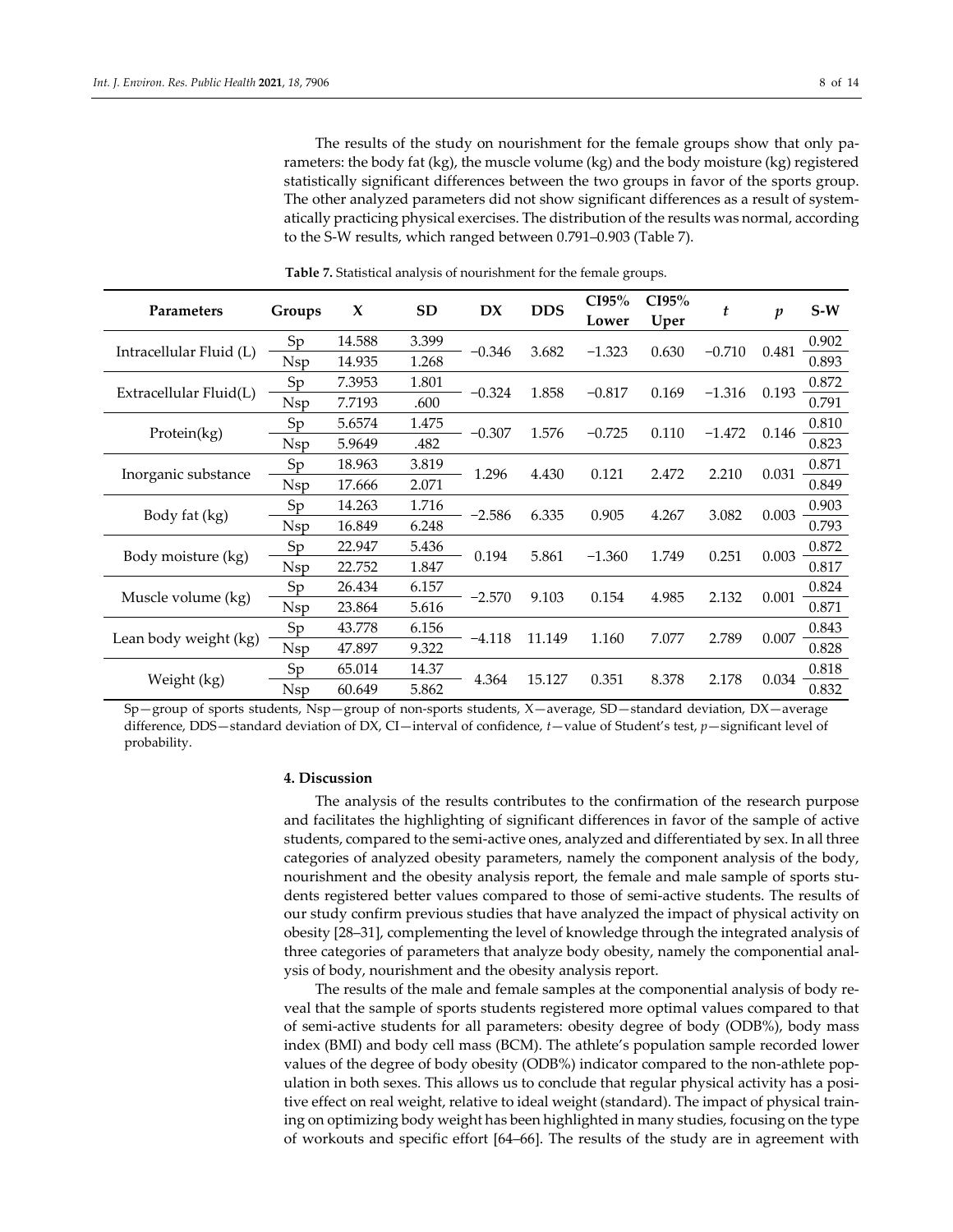previous studies that highlight the role of physical exercise, especially on body mass index (BMI), at different age groups [67–69], by sex [70,71] and depending on lifestyle [72,73].

In the obesity analysis report category, all two male groups, as well as the two female groups, recorded values that met the reference limits, but the sports student groups rec‐ orded better values towards the lower reference limits compared to the reference groups. semi-active student who recorded higher values, towards the upper reference limits. The registered level of triglyceride content of abnormal coefficient was above normal limits in both population samples and this can be correlated with the diet. We consider the in‐ creased values obtained for the athletes' population sample are the result of using fat as an energy source. As such the results of our study are correlated with a study conducted on a sample of 235 student subjects (sports versus non‐athletes) where the level of Triglyc‐ eride in both boys and girls was higher in athletes' subjects [74]. In alignment with our results, other studies show that physical exercise can have a major influence in fighting obesity and lowering total cholesterol, but it does not influence the level of triglycerides, which increases due to physical activity [75].

Studies on body composition have shown the importance of keeping body weight and obesity‐associated parameters within normal limits in order to optimize health [76– 78]. The most relevant parameters in the nourishment category of the male and female sports student groups, compared to the similar groups of semi-active students, are highlighted by our study. We consider that they were registered with body fat and muscle volume parameters. The low level of body fat and the high level of muscle volume, com‐ pared to the average weight of the samples, highlight the major impact that regular phys‐ ical activity has on body composition and, implicitly, on health. When analyzing the body fat level in correlation with weight (kg), we noticed that, in both sample populations, the level of adipose tissue was lower in athletes than in non-athletes, while the weight was higher in athletes than in non-athletes. This testifies the impact of physical activities on the parameters of body composition. Similar studies have identified significant correla‐ tions between decreased adipose tissue levels and regular exercise [79,80].

The results of our study confirm and they are in accordance with the results of pre‐ vious studies that showed a decrease in body fat [81,82] and increased muscle volume [83,84], at different age categories [85,86] and by practicing different types of physical activities [87,88]. Expert recommendations, based on complex studies, suggest that 150 min of moderate aerobic physical activity or 75 min of intense aerobic activity per week may lead to improved cardiovascular health; however, studies have not shown significant de‐ creases in obesity or clinical weight optimization without caloric restrictions as a result of dietary readjustments [36,87,89].

In the present study, magnetic bioresonance and bioimpedance technologies were used for reasons of cost efficiency, time, and easy applicability; the results aimed to identify differences in body composition parameters due to regular physical activity in two samples of healthy sports and non-sports subjects. The studies performed on different categories of populations have shown that, by comparison, the results of computed to‐ mography (CT) and the BIA have statistically significant correlations in terms of assessing visceral obesity and other parameters of body composition. BIA can be used as an alter‐ native to CT as a standard method [90–92].

After completing the study, we were able to identify some relevant limitations. The study included only subjects aged between 18 and 25 years, and the extension of the study to other age groups and to totally sedentary people would help to identify particular as‐ pects according to the topic of the current study. Another limitation of the study was the non‐identification of the volume and intensity of physical activities performed by the study sample, this aspect may have important implications on the level of physical fitness and implicitly on the parameters of body composition. A relevant limitation of the current study was that the results of the current study have not been compared with the results of other studies in which determinations are made by classical methods of investigating body composition parameters, as well the use of the magnetic bioresonance technology,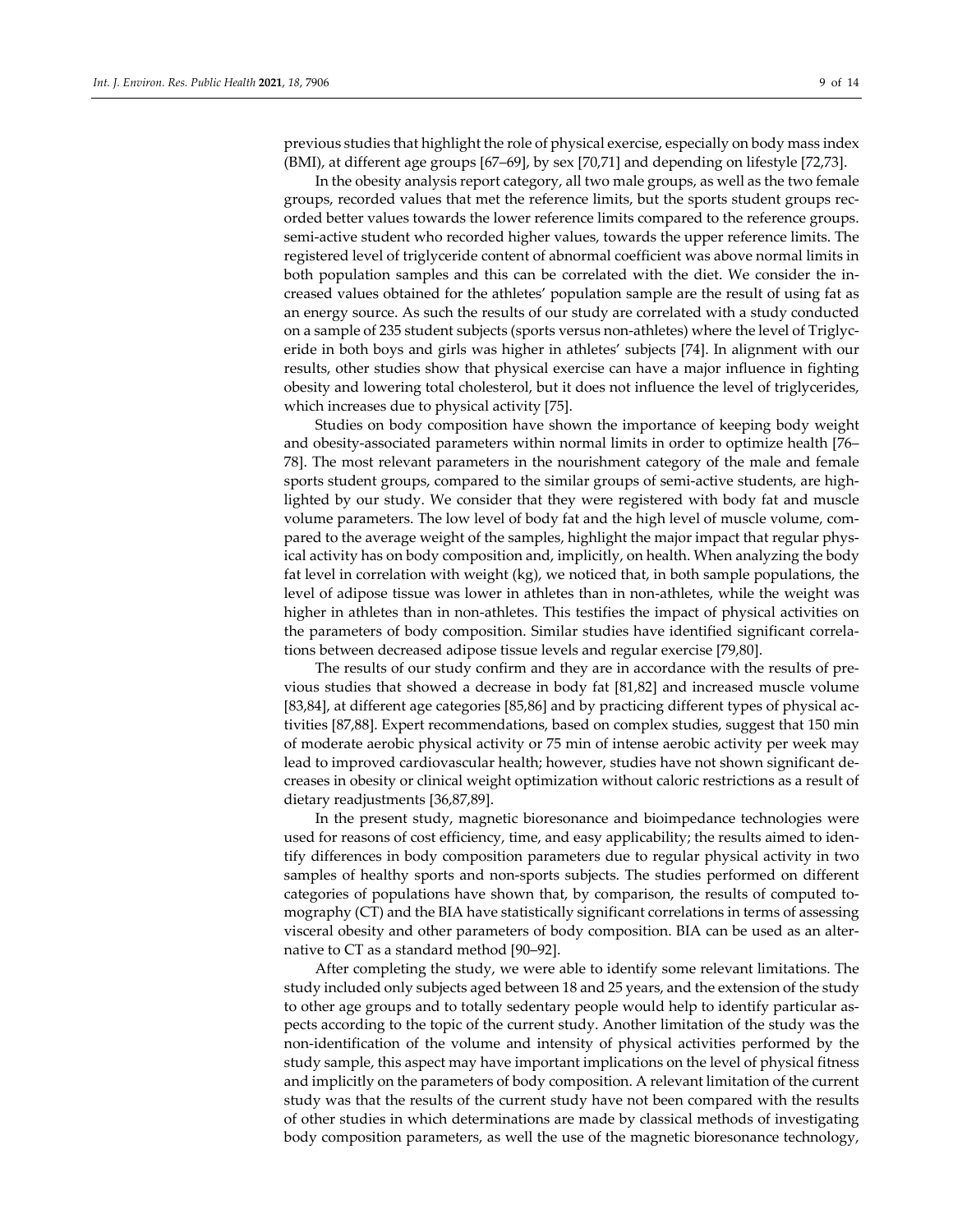which is difficult to interpret due to undefined parameters, and is difficult to relate to other studies.

The strengths of the study can be summarized in the complexity of obesity‐related parameters analyzed in the study, the large number of subjects included in the study, the use of bioimpedance and magnetic bioresonance technologies to collect the results of the study, we take into consideration, for this study, two categories of subject active and semi‐ active students from various academic specializations.

#### **5. Conclusions**

The results of the study highlight significant differences in the correlations of obesity between the samples of active and semi‐active sports students, for both sexes. The use of magnetic bioresonance and bioimpedance investigation technologies facilitated the iden‐ tification of three categories of obesity‐related multifactorial parameters, namely the body componential analysis, nourishment and the obesity analysis report.

The biggest differences regarding obesity and body composition were recorded be‐ tween active and significant sports student samples. For both sexes, the most important parameters were abnormal lipid metabolism coefficient, triglyceride content of abnormal coefficient, degree of body obesity (ODB %), body mass index (BMI), body fat (kg), muscle volume (kg), lean body weight (kg). The results of the study highlight significant differ‐ ences in all areas, noted between the sample of active athletes compared to those that are semi-active, emphasizing the impact of regular and systematic physical activity on body composition, obesity and health.

This study advances our understanding of the complex impact that physical activities have on multiple parameters of body composition and directly on the health of active students compared to semi‐active or sedentary students. Regular exercise to promote ac‐ tive behaviors can have important benefits on body composition and can help optimize body weight and prevent obesity. Further studies are necessary to better understand how bio‐resonance and magnetic resonance technologies can be optimally used in clinical prac‐ tice. The health consequences of obesity can be diminished through physical activity; ex‐ ercise is an effective means of managing obesity.

**Author Contributions:** Conceptualization, D.B., A.B., C.T., D.T.‐M., R.M., A.A.S., B.M.O., I.T., E.F.G., V.T.G., L.G.D., C.M.D., C.L.S. and L.M.; methodology, D.B., A.B., C.T., D.T.‐M., R.M., A.A.S., B.M.O., I.T., E.F.G., V.T.G., L.G.D., C.M.D., C.L.S. and L.M.; software, D.B., A.B., C.T., D.T.‐M., R.M., A.A.S., B.M.O., I.T., E.F.G., V.T.G., L.G.D., C.M.D., C.L.S. and L.M.; validation, D.B., A.B., C.T., D.T.‐ M., R.M., A.A.S., B.M.O., I.T., E.F.G., V.T.G., L.G.D., C.M.D., C.L.S. and L.M.; formal analysis, D.B., A.B., C.T., D.T.‐M., R.M., A.A.S., B.M.O., I.T., E.F.G., V.T.G., L.G.D., C.M.D., C.L.S. and L.M.; inves‐ tigation, D.B., A.B., C.T., D.T.‐M., R.M., A.A.S., B.M.O., I.T., E.F.G., V.T.G., L.G.D., C.M.D., C.L.S. and L.M.; data curation, D.B., A.B., C.T., D.T.‐M., R.M., A.A.S., B.M.O., I.T., E.F.G., V.T.G., L.G.D., C.M.D., C.L.S. and L.M.; writing—original draft preparation, D.B., A.B., C.T., D.T.‐M., R.M., A.A.S., B.M.O., I.T., E.F.G., V.T.G., L.G.D., C.M.D., C.L.S. and L.M.; writing—review and editing, D.B., A.B., C.T., D.T.‐M., R.M., A.A.S., B.M.O., I.T., E.F.G., V.T.G., L.G.D., C.M.D., C.L.S. and L.M.; visualiza‐ tion, D.B., A.B., C.T., D.T.‐M., R.M., A.A.S., B.M.O., I.T., E.F.G., V.T.G., L.G.D., C.M.D., C.L.S. and L.M.; supervision, D.B., A.B, C.T., D.T.‐M., R.M., A.A.S., B.M.O., I.T., E.F.G., V.T.G., L.G.D., C.M.D., C.L.S. and L.M. All authors have read and agreed to the published version of the manuscript.

**Funding:** This research received no external funding.

**Institutional Review Board Statement:** The study was conducted according to the guidelines of the Declaration of Helsinki and approved by the Review Board of Movement Sciences, Targu Mures, Romania, no. 38/23.05.2019.

**Informed Consent Statement:** Informed consent was obtained from all subjects involved in the study.

**Conflicts of Interest:** The authors declare no conflict of interest.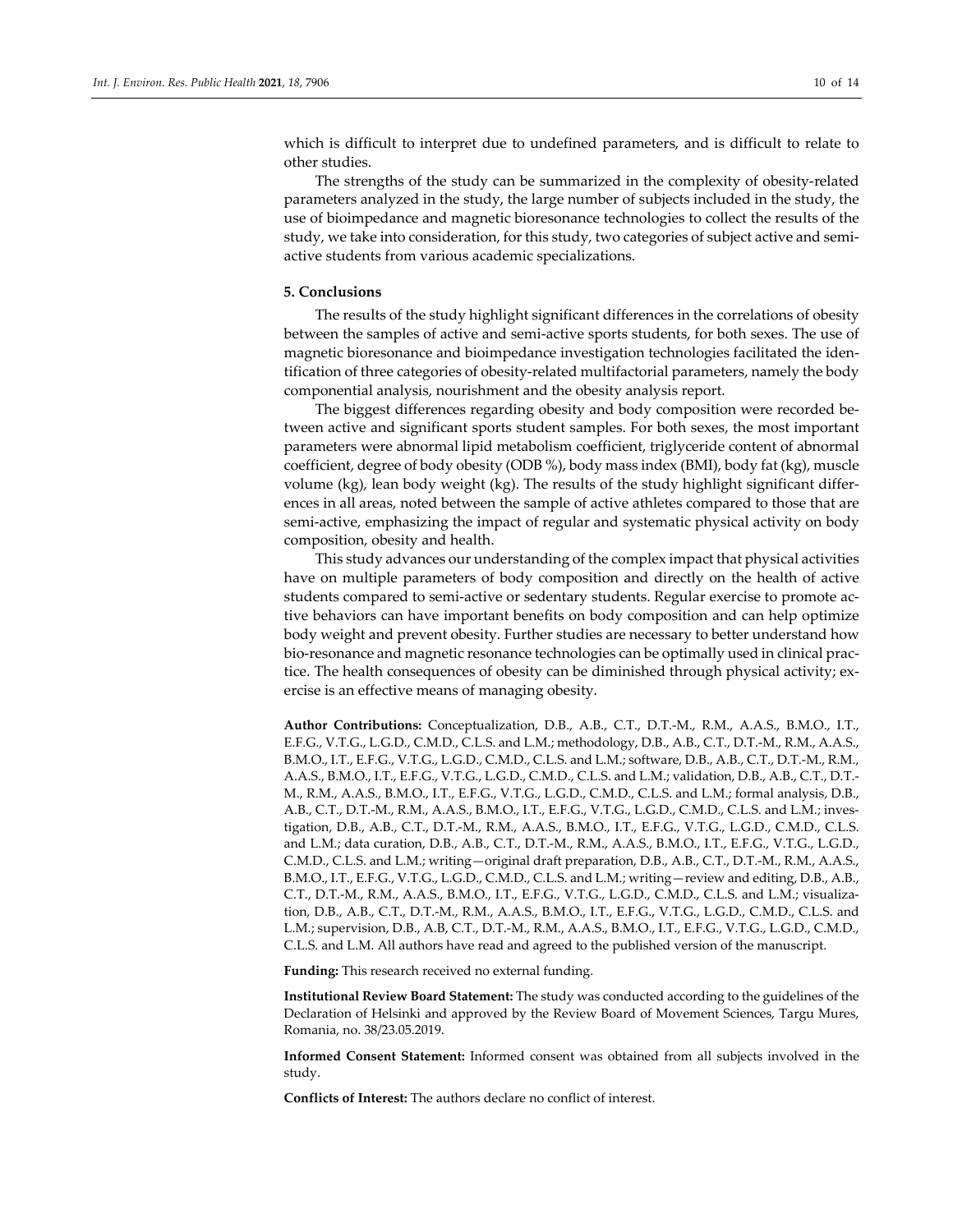## **References**

- 1. Vlaev, I.; Taylor, M.J.; Taylor, D.; Gately, P.; Gunn, L.H.; Abeles, A.; Kerkadi, A.; Lothian, J.; Jreige, S.K.; Alsaadi, A.; Al‐Kuwari, M.G.; et al. Testing a multicomponent lifestyle intervention for combatting childhood obesity. *BMC Public Health* **2021**, *21*, 824, doi:10.1186/s12889‐021‐10838‐1.
- 2. Martin, A.; Booth, J.N.; Laird, Y.; Sproule, J.; Reilly, J.J.; Saunders, D.H. Physical activity, diet and other behavioural interventions forimproving cognition and school achievement in children and adolescents with obesity or overweight. *Cochrane Database Syst. Rev.* **2018**, *1*, CD009728, doi:10.1002/14651858.CD009728.pub3.
- 3. Sarokhani, D.; Sarokhani, M.; Hasanpour Dehkordi, A.; Ghanei Gheshlagh, R.; Fakhri, M. Prevalence of obesity and overweight in Iranian students: A systematic review and meta‐analysis. *J. Pediatr. Endocrinol. Metab.* **2020**, *33*, 453–468, doi:10.1515/jpem‐ 2019‐0474.
- 4. Conti, A.A. Historical evolution of the concept of health in Western medicine. *Acta Biomed*. **2018**, *89*, 352–354, doi:10.23750/abm.v89i3.6739.
- 5. Capilna, M.E.; Szabo, B.; Rusu, S.C.; Becsi, J.; Moldovan, B.; Neagoe, R.M.; Muhlfay, G. Anatomical variations of the obturator veins and their surgical implications. *Eur. J. Gynaecol. Oncol*. **2017**, *38*, 263–265.
- 6. Muhlfay, G.; Fabian, Z.; Neagoe, R.M.; Horvath, K.U. Applications of 3D Planning, Plastic Materials and Additive Manufactur‐ ing in Functional Rehabilitations in the Head and Neck Surgery. *Mater. Plast.* **2018**, *55*, 431–433.
- 7. Szocs, M.; Muhlfay, G.; Mocan, S.L.; Balaázs, A.; Neagoe, R.M. Localized laryngeal amyloidosis—A case report. *Rom. J. Morphol. Embryol*. **2015**, *56*, 597–600.
- 8. Suciu, B.A.; Pap, Z.; Dénes, L.; Brînzaniuc, K.; Copotoiu, C.; Pávai, Z. Allele‐specific PCR method for identification of EGFR mutations in non‐small cell lung cancer: Formalin‐fixed paraffin‐embedded tissue versus fresh tissue. *Rom. J. Morphol. Embryol.* **2016**, *57*, 495–500.
- 9. Muresan, M.; Muresan, S.; Bara, T.; Brinzaniuc, K.; Sala, D.; Suciu, B.; Radu, N. The intraabdominal pressure A real indicator of the tension free principle during anterior wall repair procedure after incisional hernias. *Ann. Ital. Chir*. **2015**, *86*, 421–426.
- 10. Bahls, M.; Leitzmann, M.F.; Karch, A.; Teumer, A.; Dörr, M.; Felix, S.B.; Meisinger, C.; Baumeister, S.E.; Baurecht, H. Physical activity, sedentary behavior and risk of coronary artery disease, myocardial infarction and ischemic stroke: A two-sample Mendelian randomization study. *Clin. Res. Cardiol*. **2021**, *3*, 1–10. doi:10.1007/s00392‐021‐01846‐7.
- 11. Posadzki, P.; Pieper, D.; Bajpai, R.; Makaruk, H.; Könsgen, N.; Neuhaus, A.L.; Semwal, M. Exercise/physical activity and health outcomes: An overview of Cochrane systematic reviews. *BMC Public Health* **2020**, *20*, 1724, doi:10.1186/s12889‐020‐09855‐3.
- 12. Romero‐Blanco, C.; Rodríguez‐Almagro, J.; Onieva‐Zafra, M.D.; Parra‐Fernández, M.L.; Prado‐Laguna, M.D.C.; Hernández‐ Martínez, A. Physical Activity and Sedentary Lifestyle in University Students: Changes during Confinement Due to the COVID‐ 19 Pandemic. *Int. J. Environ. Res. Public Health* **2020**, *17*, 6567, doi:10.3390/ijerph17186567.
- 13. Gallè, F.; Sabella, E.A.; Ferracuti, S.; De Giglio, O.; Caggiano, G.; Protano, C.; Valeriani, F.; Parisi, E.A.; Valerio, G.; Liguori, G.; et al. Sedentary Behaviors and Physical Activity of Italian Undergraduate Students during Lockdown at the Time of CoViD‐19 Pandemic. *Int. J. Environ. Res. Public Health* **2020**, *17*, 6171, doi:10.3390/ijerph17176171.
- 14. Nicola, P.; Ardeleanu, E.; Gadau, C.; Dorobantu, M.; Darabont, R.; Tilea, I.; Varga, A.; Folescu, R.; Zamfir, A.S.; Boanca, M.; et al. Evaluation of Biochemical and Clinical Parametres of Hypertension with Type 2 Diabetes Mellitus. *Rev. Chim.* **2018**, *69*, 2402– 2406.
- 15. Engin, A. The Definition and Prevalence of Obesity and Metabolic Syndrome. *Adv. Exp. Med. Biol*. **2017**, *960*, 1–17, doi:10.1007/978‐3‐319‐48382‐5\_1.
- 16. Williams, E.P.; Mesidor, M.; Winters, K.; Dubbert, P.M.; Wyatt, S.B. Overweight and Obesity: Prevalence, Consequences, and Causes of a Growing Public Health Problem. *Curr. Obes. Rep*. **2015**, *4*, 363–70, doi:10.1007/s13679‐015‐0169‐4.
- 17. Dieli‐Conwright, C.M.; Courneya, K.S.; Demark‐Wahnefried, W.; Sami, N.; Lee, K.; Sweeney, F.C.; Stewart, C.; Buchanan, T.A.; Spicer, D.; Tripathy, D.; et al. Aerobic and resistance exercise improves physical fitness, bone health, and quality of life in overweight and obese breast cancer survivors: A randomized controlled trial. *Breast Cancer Res*. **2018**, *20*, 124, doi:10.1186/s13058‐ 018‐1051‐6.
- 18. Lavie, C.J.; Milani, R.V.; Ventura, H.O. Obesity and cardiovascular disease: Risk factor, paradox, and impact of weight loss. *J. Am. Coll. Cardiol.* **2009**, *53*, 1925–1932, doi:10.1016/j.jacc.2008.12.068.
- 19. Caballero, B. Humans against Obesity: Who Will Win? *Adv. Nutr*. **2019**, *1*, S4–S9, doi:10.1093/advances/nmy055.
- 20. Tadic, M.; Cuspidi, C. Obesity and heart failure with preserved ejection fraction: A paradox or something else? *Heart Fail. Rev*. **2019**, *24*, 379–385, doi:10.1007/s10741‐018‐09766‐x.
- 21. Lukács, A.; Horváth, E.; Máté, Z.; Szabó, A.; Virág, K.; Papp, M.; Sándor, J.; Ádány, R.; Paulik, E. Abdominal obesity increases metabolic risk factors in non‐obese adults: A Hungarian cross‐sectional study. *BMC Public Health* **2019**, *19*, 1533, doi:10.1186/s12889‐019‐7839‐1.
- 22. Ying, X.; Song, Z.Y.; Zhao, C.J.; Jiang, Y. Body mass index, waist circumference, and cardiometabolic risk factors in young and middle‐aged Chinese women. *J. Zhejiang Univ. Sci. B*. **2010**, *11*, 639–646, doi:10.1631/jzus.B1000105.
- 23. Abbasi, F.; Blasey, C.; Reaven, G.M. Cardiometabolic risk factors and obesity: Does it matter whether BMI or waist circumference is the index of obesity? *Am. J. Clin. Nutr*. **2013**, *98*, 637–640, doi:10.3945/ajcn.112.047506.
- 24. Fiaccadori, E.; Morabito, S.; Cabassi, A.; Regolisti, G. Body cell mass evaluation in critically ill patients: Killing two birds with one stone. *Crit. Care*. **2014**, *18*, 139, doi:10.1186/cc13852.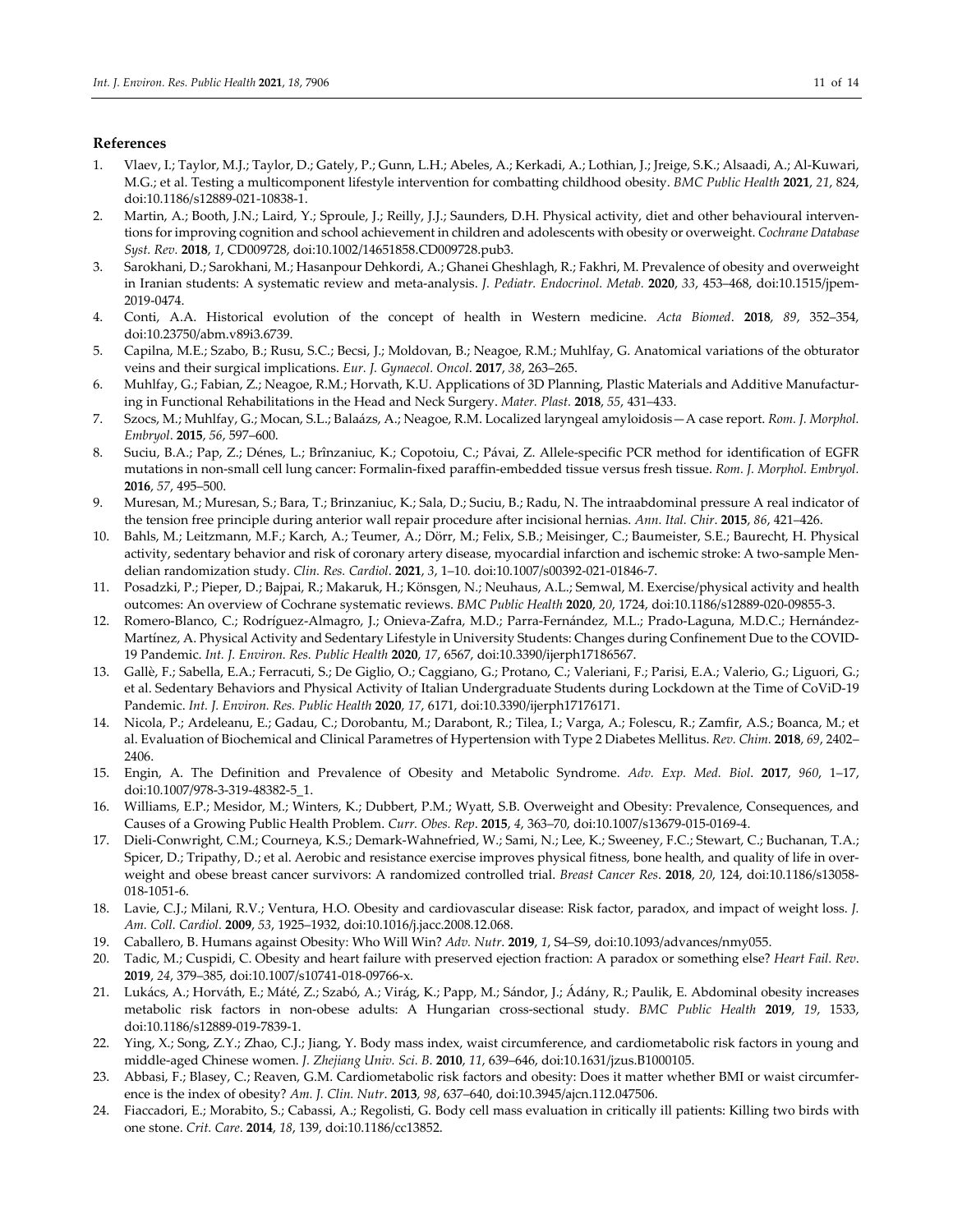- 25. Savalle, M.; Gillaizeau, F.; Maruani, G.; Puymirat, E.; Bellenfant, F.; Houillier, P.; Fagon, J.Y.; Faisy, C. Assessment of body cell mass at bedside in critically ill patients. *Am. J. Physiol. Endocrinol. Metab*. **2012**, *303*, E389–E396.
- 26. Periklis, K.; Tripsiannis, G.; Konstantinidis, T.; Lialiaris, T. The Effectiveness of Bioresonance Method on Human Health. *Open Epidemiol. J.* **2020**, *9*, 1–8, doi:10.2174/1874297120190800001.
- 27. Alberto, F.; Mario, L.; Sara, P.; Settimiom, G.; Antonella, L. Electromagnetic information delivery as a new tool in translational medicine. *Int. J. Clin. Exp. Med*. **2014**, *7*, 2550–2556.
- 28. Grover, V.P.; Tognarelli, J.M.; Crossey, M.M.; Cox, I.J.; Taylor‐Robinson, S.D.; McPhail, M.J. Magnetic Resonance Imaging: Prin‐ ciples and Techniques: Lessons for Clinicians. *J. Clin. Exp. Hepatol*. **2015**, *5*, 246–255, doi:10.1016/j.jceh.2015.08.001.
- 29. Tanita Software Guide. Available online: https://tanita.eu/help‐guides/ (accessed on 23 December 2019).
- 30. Kelly, J.S.; Metcalfe, J. Validity and Reliability of Body Composition Analysis Using the Tanita BC418‐MA. *J. Exerc. Physiol.* **2012**, *15*, 74–83.
- 31. Jebb, S.A.; Cole, T.J.; Doman, D.; Murgatroyd, P.R.; Prentice, A.M. Evaluation of the novel Tanita body-fat analyser to measure body composition by comparison with a four‐compartment model. *Br. J. Nutr*. **2000**, *83*, 115–122.,.
- 32. Pietrobelli, A.; Rubiano, F.; St‐Onge, M.P.; Heymsfield, S.B. New bioimpedance analysis system: Improved phenotyping with whole‐body analysis. *Eur. J. Clin. Nutr*. **2004**, *58*, 1479–1484.
- 33. Campa, F.; Toselli, S.; Mazzilli, M.; Gobbo, L.A.; Coratella, G. Assessment of Body Composition in Athletes: A Narrative Review of Available Methods with Special Reference to Quantitative and Qualitative Bioimpedance Analysis. *Nutrients* **2021**, *13*, 1620, doi:10.3390/nu13051620.
- 34. Deurenberg, P.; Deurenberg‐Yap, M. Validity of body composition methods across ethnic population groups. *Forum Nutr*. **2003**, *56*, 299–301, doi:10.1007/s00592‐003‐0077‐z.
- 35. Buffa, R. Techniques for the evaluation of body composition. In *Nutritional Status Within Life‐Cicle and among Populations*; UNI‐ CApress: Cagliari, Italy, 2017; pp. 77–85.
- 36. Toomey, C.M.; Cremona, A.; Hughes, K.; Norton, C.; Jakeman, P. A review of body composition measurement in the assessment of health. Top. *Clin. Nutr*. **2015**, *30*, 16–32, doi:10.1097/TIN.0000000000000017.
- 37. Andrews, E.T.; Beattie, R.M.; Johnson, M.J. Measuring body composition in the preterm infant: Evidence base and practicalities. *Clin. Nutr*. **2019**, *38*, 2521–2530, doi:10.1016/j.clnu.2018.12.033.
- 38. Moon, J.R. Body composition in athletes and sports nutrition: An examination of the bioimpedance analysis technique. *Eur. J. Clin. Nutr*. **2013**, *67*, S54, doi:10.1038/ejcn.2012.165.
- 39. Castizo‐Olier, J.; Irurtia, A.; Jemni, M.; Carrasco‐Marginet, M.; Fernandez‐Garcia, R.; Rodriguez, F.A. Bioelectrical impedance vector analysis (BIVA) in sport and exercise: Systematic review and future perspectives. *PLoS ONE* **2018,** *13*, e0197957, doi:10.1371/journal.pone.0197957.
- 40. Ward, L.C. Bioelectrical impedance analysis for body composition assessment: Reflections on accuracy, clinical utility, and standardisation. *Eur. J. Clin. Nutr*. **2019**, *73*, 194–199, doi:10.1038/s41430‐018‐0335‐3.
- 41. Plotnikoff, R.C.; Costigan, S.A.; Williams, R.L.; Hutchesson, M.J.; Kennedy, S.G.; Robards, S.L.; Allen, J.; Collins, C.E.; Callister, R.; Germov, J. Effectiveness of interventions targeting physical activity, nutrition and healthy weight for university and college students: A systematic review and meta‐analysis. *Int. J. Behav. Nutr. Phys. Act*. **2015**, *12*, 45, doi:10.1186/s12966‐015‐0203‐7.
- 42. Seravalle, G.; Grassi, G. Obesity and hypertension. *Pharmacol. Res*. **2017**, *122*, 1–7, doi:10.1016/j.phrs.2017.05.013.
- 43. Keating, S.E.; Coombes, J.S.; Stowasser, M.; Bailey, T.G. The Role of Exercise in Patients with Obesity and Hypertension. *Curr. Hypertens. Rep*. **2020**, *22*, 77, doi:10.1007/s11906‐020‐01087‐5.
- 44. Swift, D.L.; McGee, J.E.; Earnest, C.P.; Carlisle, E.; Nygard, M.; Johannsen, N.M. The Effects of Exercise and Physical Activity on Weight Loss and Maintenance. *Prog. Cardiovasc. Dis*. **2018**, *61*, 206–213, doi:10.1016/j.pcad.2018.07.014.
- 45. Greene, G.W.; Schembre, S.M.; White, A.A.; Hoerr, S.L.; Lohse, B.; Shoff, S.; Horacek, T.; Riebe, D.; Patterson, J.; Phillips, B.W.; et al. Identifying clusters of college students at elevated health risk based on eating and exercise behaviors and psychosocial determinants of body weight. *J. Am. Diet. Assoc*. **2011**, *111*, 394–400, doi:10.1016/j.jada.2010.11.011.
- 46. Ekelund, U.; Lee, I.M. Will new physical activity guidelines prevent weight gain? *Nat. Rev. Endocrinol*. **2019**, *15*, 131–132, doi:10.1038/s41574‐018‐0153‐7.
- 47. Cheng, X.; Lin, S.Y.; Liu, J.; Liu, S.; Zhang, J.; Nie, P.; Fuemmeler, B.F.; Wang, Y.; Xue, H. Does Physical Activity Predict Obesity-A Machine Learning and Statistical Method‐Based Analysis. *Int. J. Environ. Res. Public Health* **2021**, *18*, 3966, doi:10.3390/ijerph18083966.
- 48. Pelletier, J.E.; Lytle, L.A.; Laska, M.N. Stress, Health Risk Behaviors, and Weight Status Among Community College Students. *Health Educ. Behav.* **2016**, *43*, 139–44, doi:10.1177/1090198115598983.
- 49. Piercy, K.L.; Troiano, R.P.; Ballard, R.M.; Carlson, S.A.; Fulton, J.E.; Galuska, D.A.; George, S.M.; Olson, R.D. The Physical Ac‐ tivity Guidelines for Americans. *JAMA* **2018**, *320*, 2020–2028, doi:10.1001/jama.2018.14854.
- 50. Lee, P.G.; Jackson, E.A.; Richardson, C.R. Exercise Prescriptions in Older Adults. *Am. Fam. Physician* **2017**, *95*, 425–432.
- 51. Alexe, C.I.; Heimer, S.; Larion, A.; Alexe, D.I. The effects of competitive stress upon biological and emotional‐affective reactions at the level of athletes specialized in semifond‐fond events. *Gymn. Sci. J. Educ. Sports Health* **2017**, *12*, 1–18.
- 52. Alexe, C.I.; Alexe, D.I.; Majid, A.B. Fighting competition stress by focusing the psychological training on the vigor‐activity mood states. *Gymn. Sci. J. Educ. Sports Health* **2013**, *14*, 1–18.
- 53. Cevei, M.; Onofrei, R.; Cioara, F.; Stoicănescu, D. Correlations between the Quality of Life Domains and Clinical Variables in Sarcopenic Osteoporotic Postmenopausal Women. *J. Clin. Med.* **2020**, *9*, 441, doi:10.3390/jcm9020441.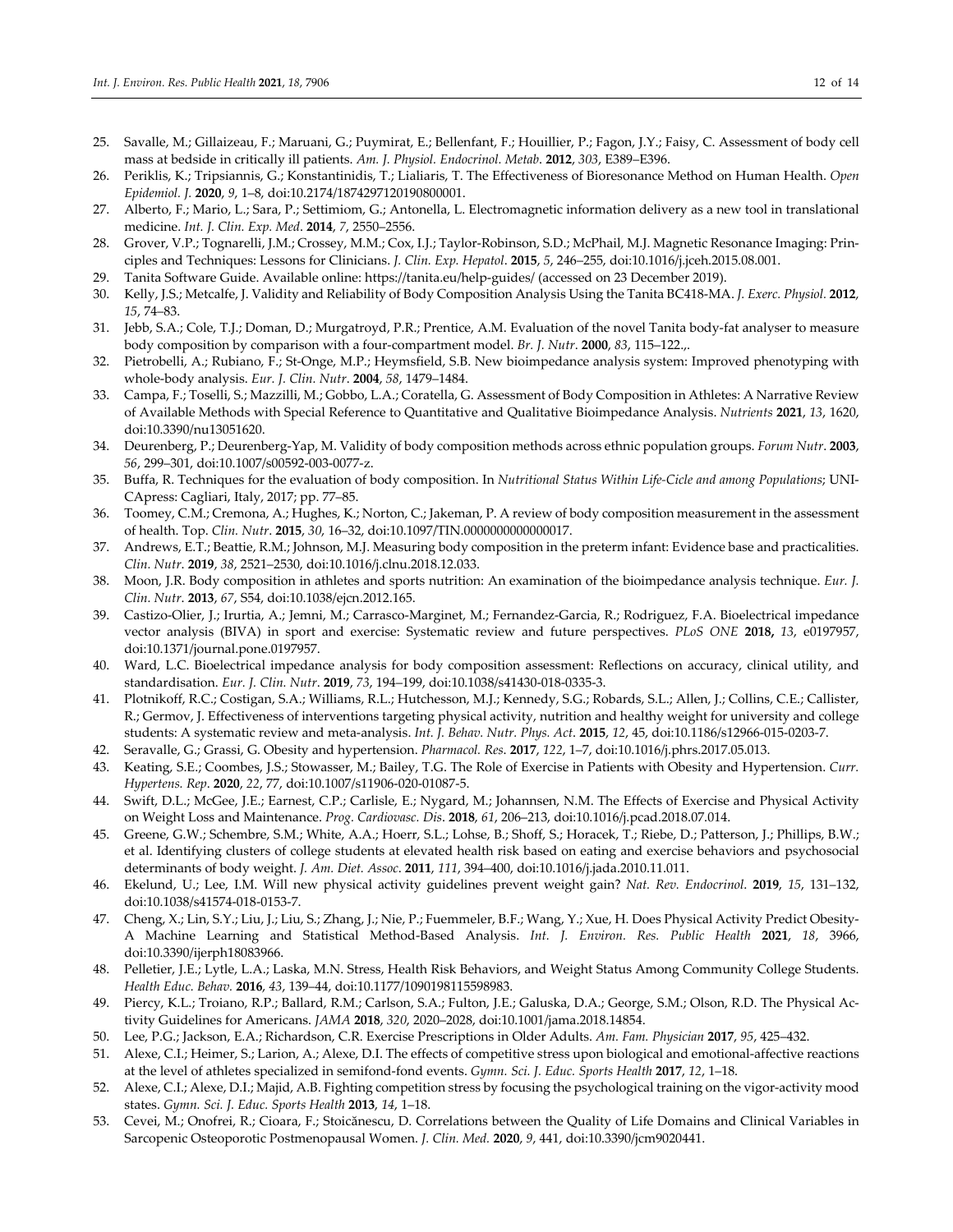- 54. Tanita Health Ware—Softwear. Available online: https://www.tanita.com/en/tanita‐health‐ware/ (accessed on 12 March 2020).
- 55. Tzamaloukas, A.H.; Murata, G.H.; Hoffman, R.M.; Schmidt, D.W.; Hill, J.E.; Leger, A.; Macdonald, L.; Caswell, C.; Janis, L.; White, R.E. Classification of the degree of obesity by body mass index or by deviation from ideal weight. *JPEN J. Parenter. Enteral. Nutr.* **2003**, *27*, 340–348, doi:10.1177/0148607103027005340.
- 56. Bosaeus, M.; Karlsson, T.; Holmäng, A.; Ellegård, L. Accuracy of quantitative magnetic resonance and eight‐electrode bioelec‐ trical impedance analysis in normal weight and obese women. *Clin. Nutr*. **2014**, *33*, 471–477, doi:10.1016/j.clnu.2013.06.017.
- 57. Quantum Resonance Magnetic Analyzer Equipment. Available online: https://dentalcamera.en.ecplaza.net/products/newestquantum‐resonance‐magnetic‐analyzerquantum‐body\_2516623 (accessed on 24 February 2020).
- 58. Lukaski, H.C.; Vega Diaz, N.; Talluri, A.; Nescolarde, L. Classification of Hydration in Clinical Conditions: Indirect and Direct Approaches Using Bioimpedance. *Nutrients* **2019**, *11*, 809.
- 59. Lukaski, H.; Raymond‐Pope, C.J. New Frontiers of Body Composition in Sport. *Int. J. Sports Med.* **2021**, *42*, 588–601.
- 60. Dewi, R.C.; Rimawati, N.; Purbodjati, P. Body mass index, physical activity, and physical fitness of adolescence. *J. Public Health Res.* **2021**, *10*, 2230, doi:10.4081/jphr.2021.2230.
- 61. Petridou, A.; Siopi, A.; Mougios, V. Exercise in the management of obesity. *Metabolism* **2019**, *92*, 163–169, doi:10.1016/j.metabol.2018.10.009.
- 62. Lakens, D. Calculating and reporting effect sizes to facilitate cumulative science: A practical primer for t‐tests and ANOVAs. *Front Psychol*. **2013**, *4*, 863, doi:10.3389/fpsyg.2013.00863.
- 63. Kumar, B.; Robinson, R.; Till, S. Physical activity and health in adolescence. *Clin. Med.* **2015**, *15*, 267–272, doi:10.7861/clinmedi‐ cine.15‐3‐267. PMID: 26031978; PMCID: PMC4953112.
- 64. Chin, S.H.; Kahathuduwa, C.N.; Binks, M. Physical activity and obesity: What we know and what we need to know. *Obes Rev*. **2016**, *17*, 1226–1244, doi:10.1111/obr.12460.
- 65. Prizer, L.P.; Gay, J.L.; Gerst‐Emerson, K.; Froehlich‐Grobe, K. The Role of Age in Moderating the Association Between Disability and Light‐Intensity Physical Activity. *Am. J. Health Promot*. **2016**, *30*, e101–e109, doi:10.4278/ajhp.140225‐QUAN‐85.
- 66. Stoica, M.; Stoica, A.; Gozu, B. Study on the importance of the athletic exercises in preventing and combating overweight and obesity in children. *Studia Universitatis Babes‐Bolyai Educatio Artis Gymnasticae* **2012**, *57*, 59–63.
- 67. Isacco, L.; Miles‐Chan, J.L. Gender‐specific considerations in physical activity, thermogenesis and fat oxidation: Implications for obesity management. *Obes. Rev.* **2018**, *1*, 73–83, doi:10.1111/obr.12779.
- 68. Gretebeck, K.A.; Sabatini, L.M.; Black, D.R.; Gretebeck, R.J. Physical Activity, Functional Ability, and Obesity in Older Adults: A Gender Difference. *J. Gerontol. Nurs*. **2017**, *43*, 38–46, doi:10.3928/00989134‐20170406‐03.
- 69. Lv, N.; Azar, K.M.J.; Rosas, L.G.; Wulfovich, S.; Xiao, L.; Ma, J. Behavioral lifestyle interventions for moderate and severe obe‐ sity: A systematic review. *Prev. Med.* **2017**, *100*, 180–193, doi:10.1016/j.ypmed.2017.04.022.
- 70. Westerterp, K.R. Changes in physical activity over the lifespan: Impact on body composition and sarcopenic obesity. *Obes*. *Rev*. **2018**, *19*, 8–13, doi:10.1111/obr.12781.
- 71. Pintea. P. Studiu comparativ asupra riscului cardiovascular și metabolic la studenții sportivi versus populația generală de stu‐ denți (romana). *Revista de Medicină Şcolară şi Universitară* **2017**, *2*, 5–10.
- 72. Konoralma, K.; Rambi, E.V.; Kawatu, Y.T. Effectiveness of Pedometer Use to Reduce Obesity Risk and Blood Cholesterol Level (Total, Trigliceride, HDL, and LDL) in Obesity Population at Perkamil Paal Dua of Manado City in 2016. *Proc. Manado Health Polytech.* **2017**, *1*, 288–291.
- 73. Gilliat‐Wimberly, M.; Manore, M.M.; Woolf, K.; Swan, P.D.; Carroll, S.S. Effects of habitual physical activity on the resting metabolic rates and body compositions of women aged 35 to 50 years. *J. Am. Diet. Assoc*. **2001**, *101*, 1181–1188, doi:10.1016/S0002‐ 8223(01)00289‐9.
- 74. Chen, H.; Jun, C.; Yuyan, B.; Zexin, S.; Zhongyuan, L.; Chuan, L. Characterization of lipid profiling in three parts (muscle, head and viscera) of tilapia (*Oreochromis niloticus*) using lipidomics with UPLC‐ESI‐Q‐TOF‐MS. *Food Chem.* **2021**, *347*, 129057, doi:10.1016/j.foodchem.2021.129057.
- 75. Oliveira, A.; Monteiro, Â.; Jácome, C.; Afreixo, V.; Marques, A. Effects of group sports on health-related physical fitness of overweight youth: A systematic review and meta‐analysis. *Scand. J. Med. Sci. Sports* **2017**, *27*, 604–611, doi:10.1111/sms.12784.
- 76. Stoner, L.; Rowlands, D.; Morrison, A.; Credeur, D.; Hamlin, M.; Gaffney, K.; Lambrick, D.; Matheson, A. Efficacy of Exercise Intervention for Weight Loss in Overweight and Obese Adolescents: Meta‐Analysis and Implications. *Sports Med.* **2016**, *46*, 1737–1751, doi:10.1007/s40279‐016‐0537‐6.
- 77. Szabo, C.B.; Ciulea, L. Comparative study about the physical education activity among students between two universities in Tirgu Mures. *Studia UBB Educatio Artis Gymn*. **2014**, *4*, 73–80.
- 78. Mereuta, C.; Talaghir, L.G.; Manolache, G.; Iconomescu, T. The influence of somatic parameters on the energetic parameters provided by the MGM test. *Ann. Univ. Dunarea Jos Galati Fascicle XV Phys. Educ. Sport Manag*. **2011**, *1*, 194–198.
- 79. Dorado, C.; López‐Gordillo, A.; Serrano‐Sánchez, J.A.; Calbet, J.A.L.; Sanchis‐Moysi, J. Hypertrophy of Lumbopelvic Muscles in Inactive Women: A 36‐Week Pilates Study. *Sports Health* **2020**, *12*, 547–551, doi:10.1177/1941738120918381.
- 80. Eng, C.M.; Abrams, G.D.; Smallwood, L.R.; Lieber, R.L.; Ward, S.R. Muscle geometry affects accuracy of forearm volume determination by magnetic resonance imaging (MRI). *J. Biomech*. **2007**, *40*, 3261–6, doi:10.1016/j.jbiomech.2007.04.005.
- 81. Whitlock, E.P.; Williams, S.B.; Gold, R.; Smith, P.; Shipman, S. Screening and Interventions for Childhood Overweight. *Pediatrics* **2005**, *116*, e125–e144. Available online: (accessed on 12 April 2021).